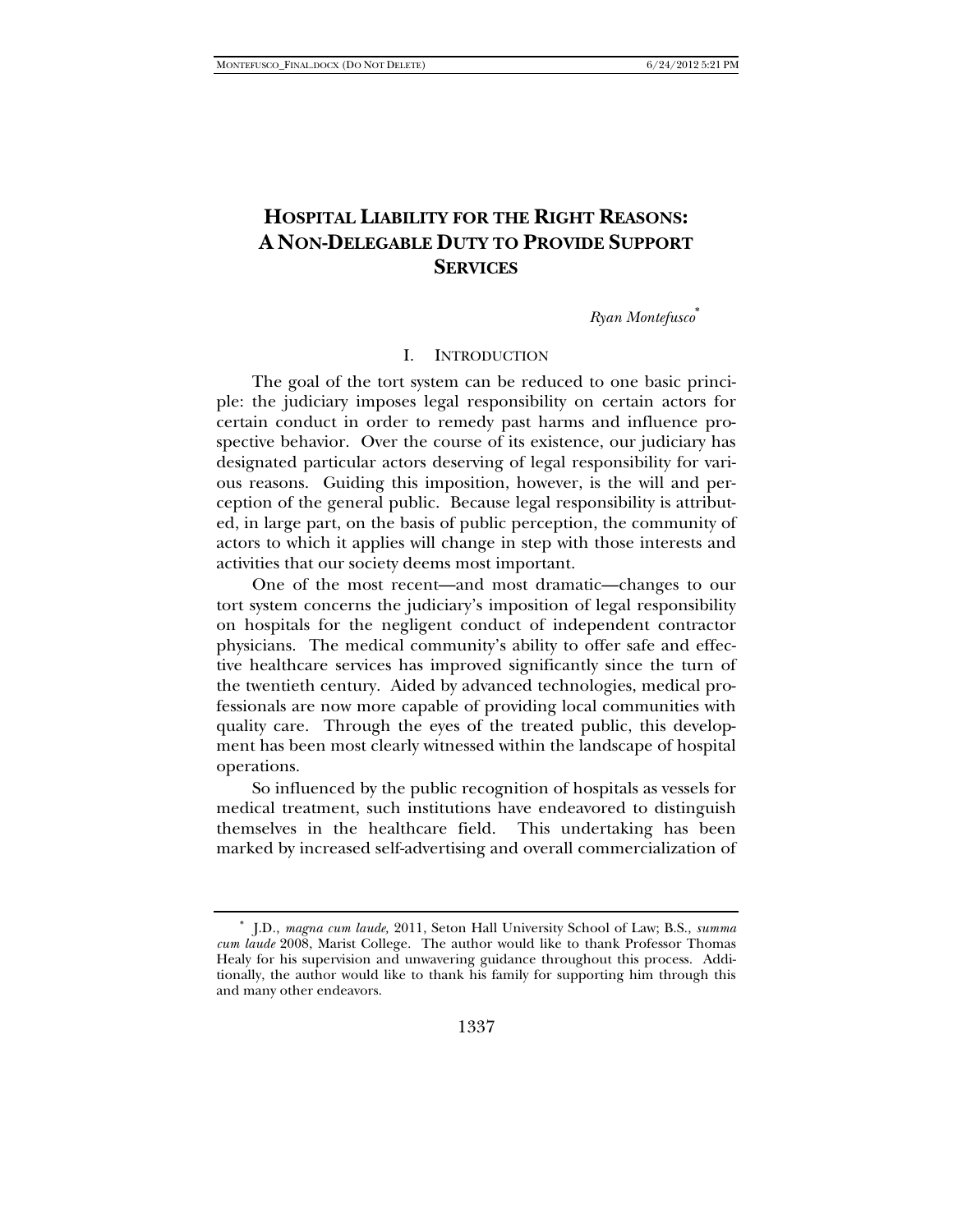the industry.<sup>1</sup> Through the success of this practice, however, hospitals have observed both positive and negative consequences of heightened public exposure. Despite benefiting institutions monetarily, the long-desired image of hospitals as complete-care institutions has compelled social reliance.<sup>2</sup> This, in turn, has given rise to greater legal responsibility and resulted in expanded notions of liability for negligent conduct born within hospital facilities.<sup>3</sup>

Heightened expectations of accountability are most evident in the judiciary's recent assignment of liability to hospitals for the tortious conduct of independent contractor physicians.<sup>4</sup> Notwithstanding hospitals' ostensible contractual delegation of liability, courts have increasingly held hospitals liable for the negligent actions of independent contractor physicians.<sup>5</sup> Though this accurately reflects societal expectations, the vehicle through which courts have apportioned fault is inconsistent with the underlying goals of the tort system.

This Comment seeks to explore the evolution of hospital liability as motivated by changes in societal expectations of the institution. Part II of this Comment analyzes the impact of public policy on hospital liability for both employee and independent contractor physicians. Part III explains and criticizes the procedural methods presently used in apportioning fault to hospitals for the negligent conduct of independent contractor physicians. Part IV of this Comment concludes that the imposition of anon-delegable duty to provide non-negligent support services on hospitals will realign current schemes of liability with the underlying goals of the tort system, while simultaneously reflecting the honest expectations of the public.

<sup>1</sup> Glover v. St. Mary's Hosp., 551 S.E.2d 31, 35 (W. Va. 2001).

<sup>&</sup>lt;sup>2</sup> Burless v. W. Va. Univ. Hosp., Inc., 601 S.E.2d 85, 93 (W. Va. 2004)

*See id*. ("The public's confidence in the modern hospital's portrayal of itself as a full service provider of health care appears to be at the foundation of the national trend toward adopting a rule of apparent agency to find hospitals liable, under the appropriate circumstances, for the negligence of physicians providing services within its walls.").<br> $\frac{4}{3}$  See id.

<sup>4</sup>

<sup>&</sup>lt;sup>4</sup> See id.<br><sup>5</sup> See Sword v. NKC Hosps., Inc., 714 N.E.2d 142, 152 (Ind. 1999) ("[U]nder some circumstances, . . . written notice may not suffice if the patient had an inadequate opportunity to make an informed choice.").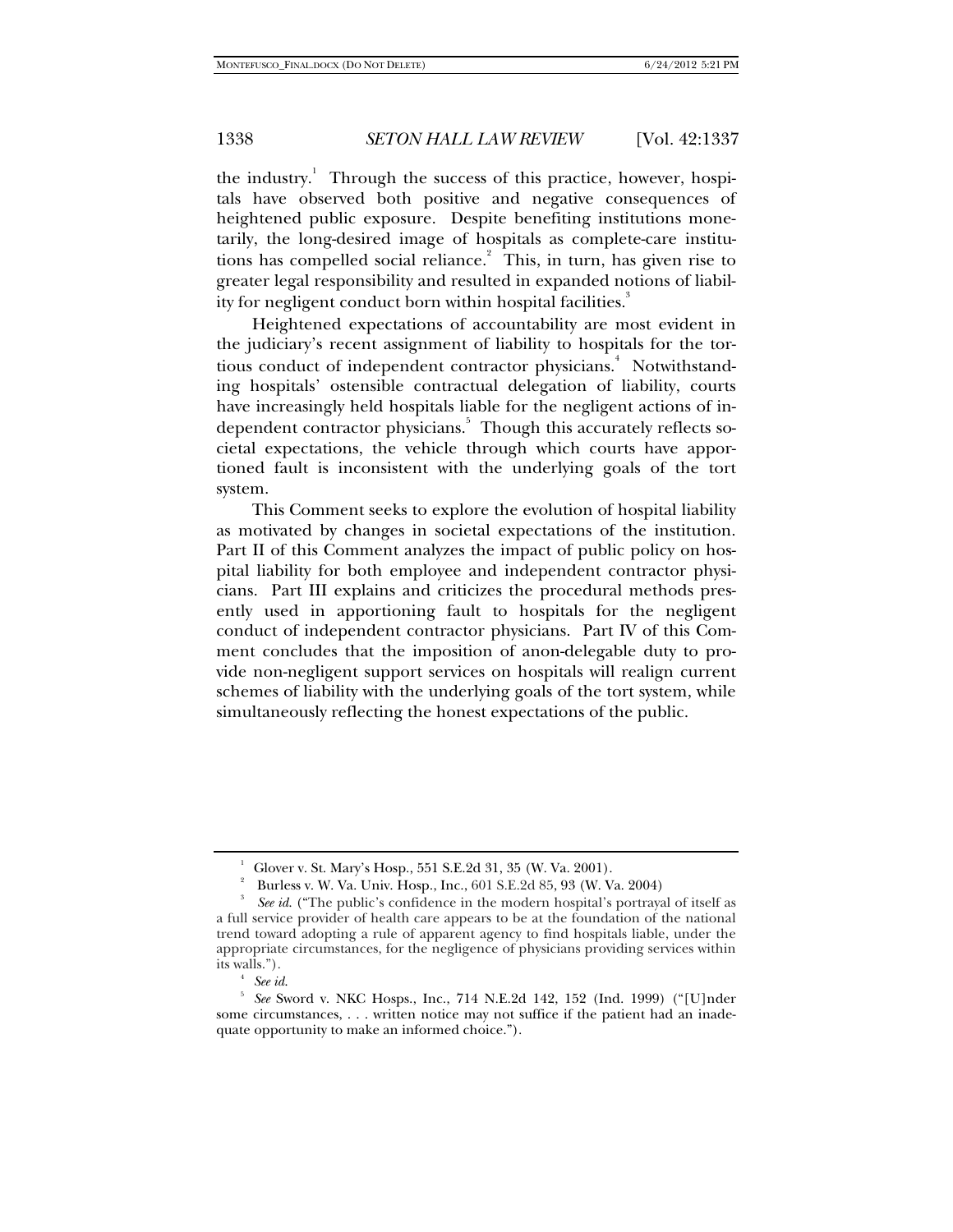## II. EVOLUTION OF HOSPITAL LIABILITY

# *A. Early Hospital Immunity*

Hospitals were traditionally immune from suit in tort under the doctrine of charitable immunity. The charitable immunity doctrine exempted charitable organizations from claims of tort liability brought by the beneficiaries of the subject entity's health care offerings.<sup>7</sup> Application of this general immunity was motivated in large part by public perception of hospital organizations as caregivers insulated from profit-based incentives. Standards of hospital operation in the nineteenth century necessitated the exemption of hospitals from tort suits brought by aggrieved patients. Puring that time, hospitals were known for "providing medical services to the lowest classes of society, without regard to a patient's ability to pay."<sup>10</sup> Given the philanthropic motivation of such institutions, the application of tort liability was thought to be inappropriate and inconsistent with societal interest. $11$ 

In addition to policy-based considerations, the roots of charitable immunity are also traceable to trust doctrine.<sup>12</sup> Under this doctrine, charitable hospitals maintained insulation from suit in tort in order to prevent the unintended diversion of trust funds.<sup>13</sup> Specifically, it was understood that donations made for the benefit of the hospital's mission were held in public trust for the same purpose.<sup>14</sup> It was therefore observed that if such funds "could be used to compensate persons for negligently inflicted injuries, the trust fund would be di-

 $^6$  Arthur F. Southwick, The Law of Hospital and Healthcare Administration 539 (2d ed., 1988). 7

*See* Howard Levin, *Hospital Vicarious Liability for Negligence by Independent Contractor Physicians: A New Rule for New Times*, 2005 U. ILL. L. REV. 1291, 1292 (2005). 8

*See* Kenneth S. Abraham & Paul C. Weiler, *Enterprise Medical Liability and the Evolution of the American Health Care System, 108 HARV. L. REV. 381, 385 (1994).* 

 $\int_{10}^{9}$  *Id.*<br>Levin, *supra* note 7, at 1294.

<sup>&</sup>lt;sup>11</sup> See Abraham & Weiler, *supra* note 8, at 385 ("The main justification for charitable immunity was an implied waiver by patients who were receiving services free of charge. But the implied waiver applied to paying as well as non-paying patients, and to unconscious as well as conscious admittees to the hospital."). 12 *See* Rhoda v. Aroostook Gen. Hosp., 226 A.2d 530, 532 (Me. 1967) ("The ra-

tionale of the immunity rule in favor of charitable institutions lay in the bounden duty of a public charity as a trustee to apply its funds in furtherance of its beneficent purpose."). 13 *See id*. 14 *See, e.g.*, Fisher v. Ohio Valley Gen. Hosp. Ass'n, 73 S.E.2d 667 (W. Va. 1952).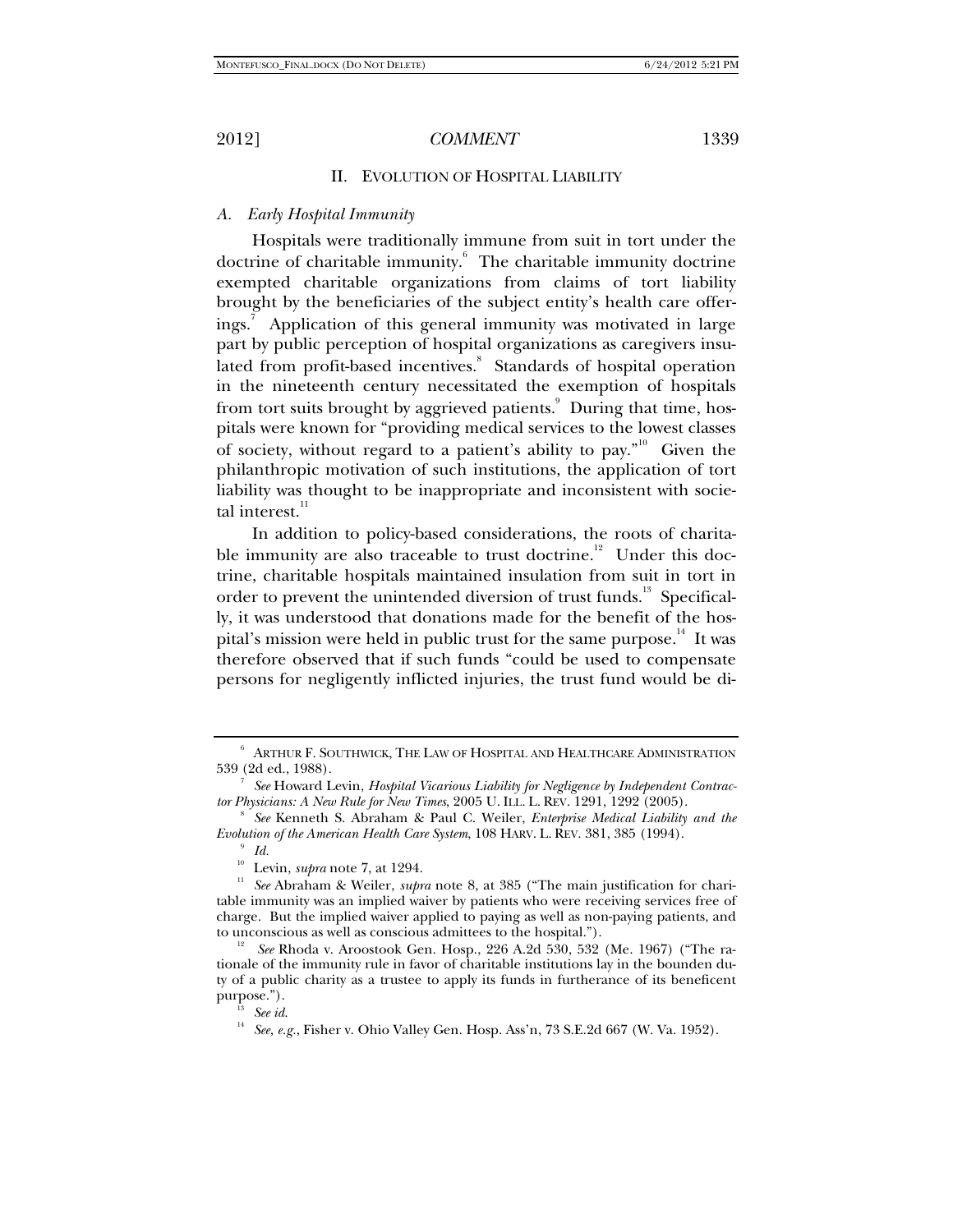verted to purposes never intended by the donor. $n^{15}$  Because of these concerns, courts generally immunized charitable hospitals from suit to preserve the funds available for the hospitals' use and to further incentivize charitable donations in the healthcare field.<sup>16</sup>

## *B. Demise of Charitable Immunity*

Though well intentioned, even at the outset of its application, the charitable immunity doctrine was criticized by some members of the judiciary.17 In *Georgetown College v. Hughes*, the Court of Appeals for the District of Columbia condemned the liability exemption because of its inconsistency in application and confused premise.<sup>18</sup> The *Georgetown College* court criticized the immunity's basis in trust doctrine—noting that "[n]o statistical evidence has been presented to show that the mortality or crippling of charities has been greater in states which impose full or partial liability than where complete or substantially full immunity is given."  $19$  Thus, the court determined that the exposure of hospitals to liability in tort would not critically obstruct the purpose of such charitable organizations.<sup>20</sup>

Changes in the nature of hospital operations motivated further criticism of the doctrine of charitable immunity.<sup>21</sup> At its outset, the doctrine of charitable immunity was premised on the understanding that hospitals provided mere facilities within which individual physicians administered actual care.<sup>22</sup> Based on their separation from patient care, hospitals could not bear the responsibility for the wrongdoings of acting physicians.<sup>23</sup>

The gradual evolution of hospital offerings, however, significantly diminished the viability of such justifications. Specifically, the medical field witnessed a growing trend towards greater hospital involvement in patient care.<sup>24</sup> Consistent with this development, hospitals began to adopt the role of "full-service healthcare providers" and rejected the notion that their role was limited to the provision of a

<sup>15</sup> *Id.* at 669*.*

<sup>&</sup>lt;sup>17</sup> See, e.g., Georgetown Coll. v. Hughes, 130 F.2d 810, 812 (D.C. Cir. 1942).<br><sup>18</sup> Id. at 823.<br><sup>19</sup> *Id.* at 823.

 $\frac{20}{21}$  *Id.*<br><sup>21</sup> *See, e.g.*, Bing v. Thunig, 143 N.E.2d 3, 8 (N.Y. 1957).

<sup>&</sup>lt;sup>22</sup> Martin C. Williams & Hamilton E. Russell, III, *Hospital Liability for Torts of Independent Contractor Physicians*, 47 S.C. L. REV. 431, 435 (1996). 23 *Id.* 24 *Id.* at 436.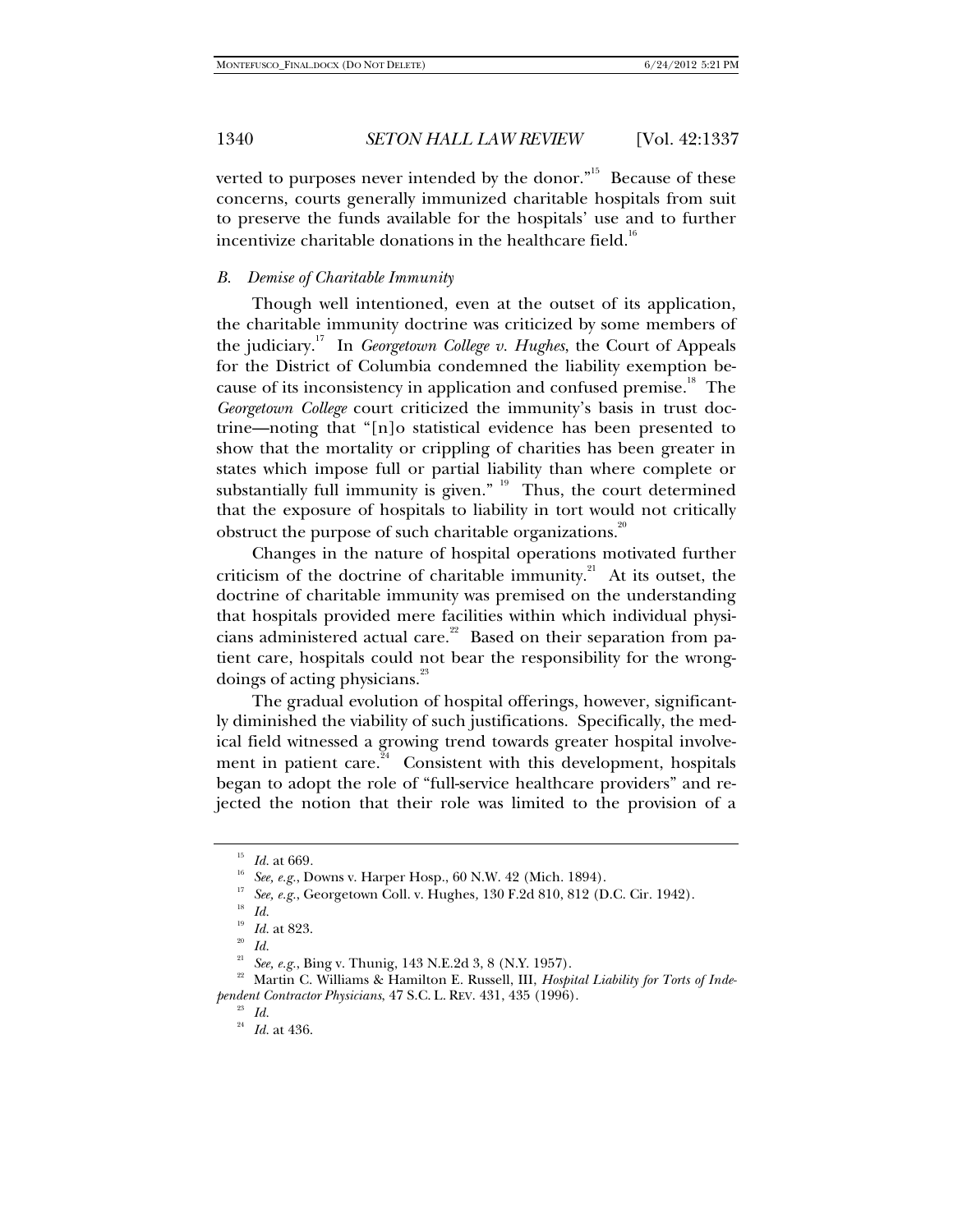physical structure alone.25 The Court of Appeals of New York in *Bing v. Thunig* accurately summarized this perceived evolution.<sup>26</sup> Specifically, the court stated that

[t]he conception that the hospital does not undertake to treat the patient, does not undertake to act through its doctors and nurses, but undertakes instead simply to procure them to act upon their own responsibility, no longer reflects the fact. Present-day hospitals, as their manner of operation plainly demonstrates, do far more than furnish facilities for treatment.<sup>2</sup>

Judicial recognition of this reality gradually compelled the realization that hospital accountability in tort was no longer inconsistent with society's interests.<sup>28</sup>

Observation of this trend and newfound public image was motivated further by hospital advertisements of offered services.<sup>29</sup> Arguably, the increased presence of hospitals in patient care and the resulting commercialization of such practices significantly affected public perception of hospitals as healthcare providers. $30^{\circ}$  Commentators have identified the consequences of this commercialization as including both a "loss of public sympathy" and a perceived expansion of legal accountability.<sup>3</sup>

The court in *Bing* determined that "the person who avails himself of 'hospital facilities' expects that the hospital will attempt to cure him, not that its nurses or other employees will act on their own responsibility."<sup>32</sup> Thus, the *Bing* court rejected the application of charitable immunity and held that hospital liability was to be construed under the same legal principles as those guiding general employer liability. $33$  Following the signaled demise of charitable immunity in *Georgetown College* and *Bing*, all states gradually rejected the doctrine by the latter half of the twentieth century.<sup>34</sup>

<sup>25</sup> *Id.*

<sup>26</sup> *Bing*, 143 N.E.2d at 8–9. 27 *Id.*

 $^{28} \;\; Id.$ 

<sup>&</sup>lt;sup>29</sup> See, e.g., Simmons v. Tuomey Reg'l Med. Ctr., 498 S.E.2d 408, 411 (S.C. Ct. App. 1998); Kashishian v. Port, 481 N.W. 2d 277, 278 (Wis. 1992).<br><sup>30</sup> Williams & Russell, *supra* note 22, at 436.<br><sup>31</sup> *Id.* <sup>32</sup> *B*. **148 N.E.O. 148** 

<sup>32</sup> *Bing*, 143 N.E.2d at 8. 33 *Id.* 

<sup>34</sup> Abraham & Weiler, *supra* note 8, at 385.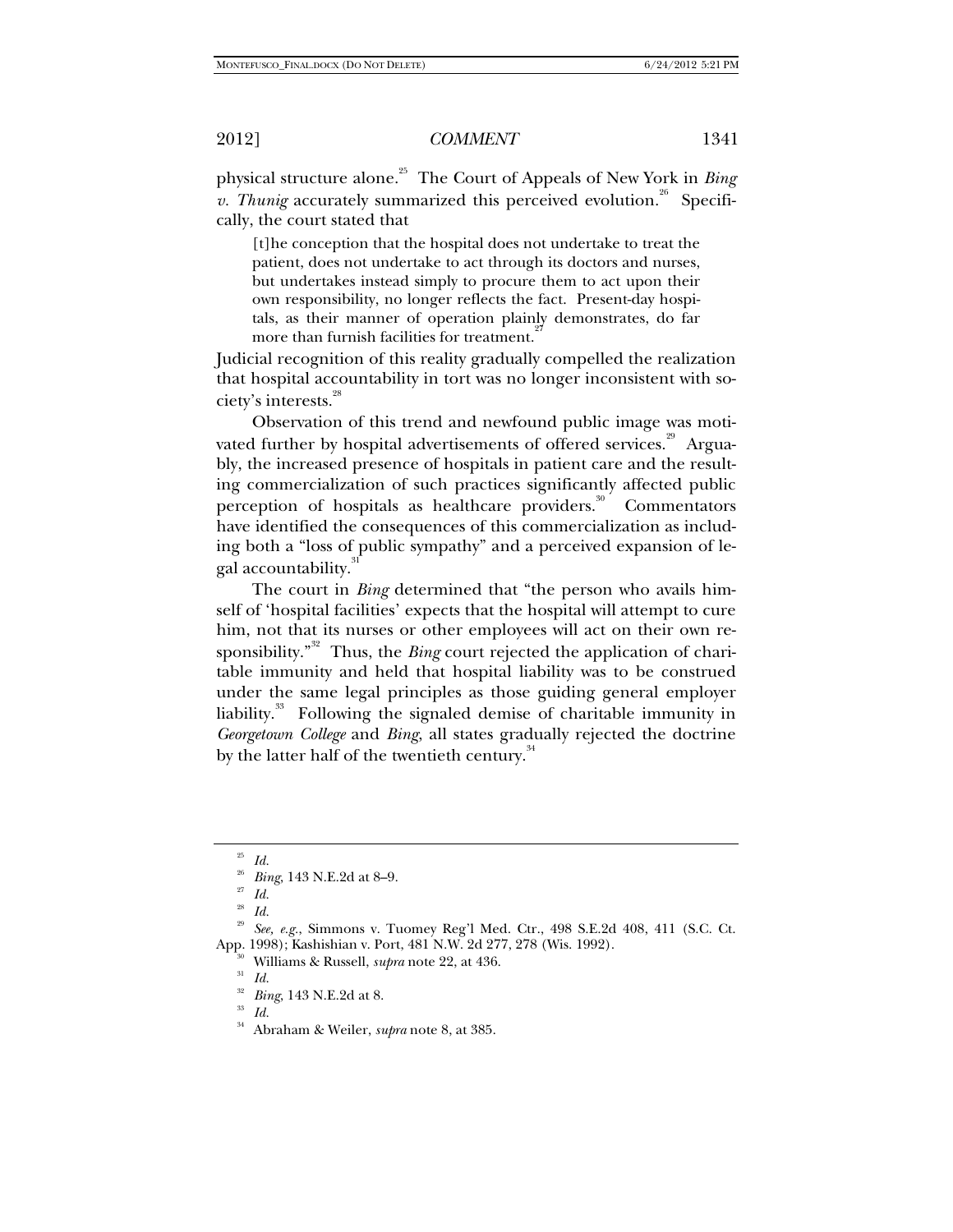## *C. Contemporary Hospital Liability*

The obvious consequence of charitable immunity's erosion was increased hospital liability for the negligent activity of hospital staff. Consistent with most organizations, present analysis of hospital liability for actions in tort is necessarily dependent upon the employment classification of subject staff members.<sup>35</sup> Hospitals have traditionally staffed their facilities with both direct employees and independent contractors.36 In most cases, hospitals enter into employer-employee relationships with nurses, technicians, and resident physicians.  $37$  Beyond that, however, the vast majority of physicians regarded as "hospital staff" enjoy an independent contractor relationship with the overseeing institution rather than an employer-employee relationship.<sup>38</sup> Hospitals will generally be liable for the tortious conduct of their employees under the doctrine of respondeat superior.<sup>39</sup> Respondeat superior is a form of strict liability imputed to a principal employer based on its legal relationship with the subject agent.<sup>40</sup>

As a condition of employer liability under respondeat superior, the court must find that an employee of the employer committed the underlying tort, and that the tortious act occurred while the employee was acting within the scope of his or her employment.<sup>41</sup> Within the specific context of hospital operations, the plaintiff must first prove his or her claim of medical malpractice against the acting physician.<sup>42</sup> Next, the plaintiff must set forth facts sufficient to prove the existence of an agency relationship between the acting physician and the subject hospital.<sup>43</sup> Finally, the plaintiff must demonstrate that the actions of the treating physician that gave rise to medical malpractice were committed within the scope of that employer-employee relationship.<sup>44</sup> Where a plaintiff succeeds in satisfying these elements of a respondeat superior claim, the hospital will be held liable for the actions of treating employee-physicians without inquiry into any potential fault of the institution.<sup>4</sup>

<sup>35</sup> Levin, *supra* note 7, at 1295. 36 Abraham & Weiler, *supra* note 8, at 387. 37 *Id.*

*Id.* 388<br>**RESTATEMENT (SECOND) OF AGENCY § 220 (1957).** *Id.* 

<sup>&</sup>lt;sup>41</sup> RESTATEMENT (SECOND) OF AGENCY § 219 (1957).<br><sup>42</sup> *Id.*  $\frac{1}{2}$ 

 $\frac{43}{44}$  *Id.* 

 $\frac{44}{45}$  *Id.*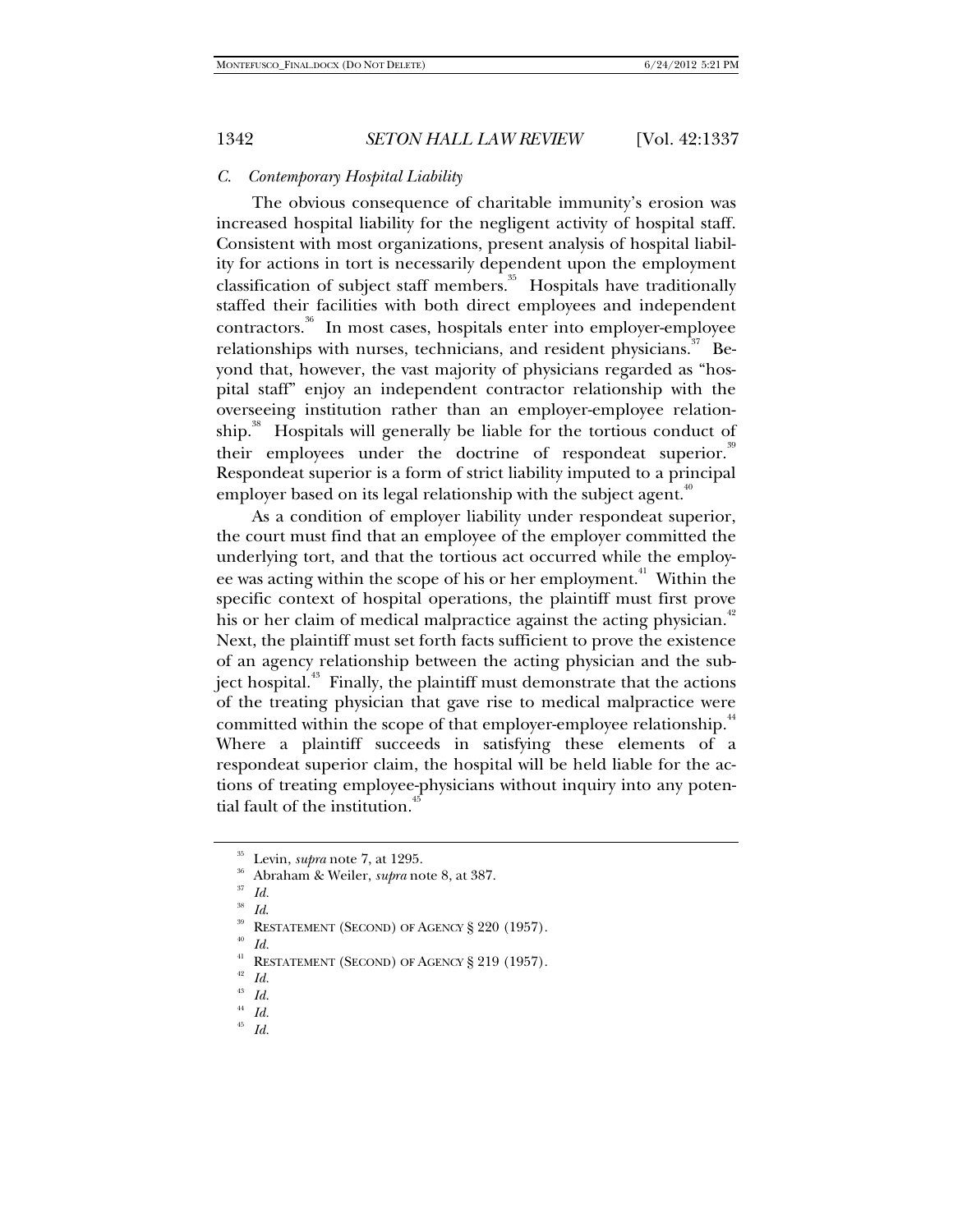The doctrine of respondeat superior, however, would not impose liability on hospitals for torts that independent contractor physicians who practice within the same facility commit.<sup>46</sup> Section 2 of the Restatement (Second) of Agency defines an independent contractor as one "who contracts with another to do something for him but who is not controlled by the other nor subject to the other's right to control with respect to his physical conduct in the performance of the undertaking."<sup>47</sup> The primary difference between an emplover-The primary difference between an employeremployee relationship and an independent contractor relationship is the extent to which an employer-principal may exercise control over the actions of the subject agent.<sup>48</sup> In theory, the independent contractor relationship is predicated on autonomy in execution of the contracted service and is largely removed from the principal's controlling influence. $49$ 

Courts hold that principals may not be held liable for the negligent conduct of independent contractor agents because of the absence of control in this relationship. $50$  Within the specific context of tort liability, courts have generally indicated that "it would be unfair to hold a master liable for the conduct of another when the master has no control over that conduct."<sup>51</sup> Thus, principal non-liability within this relationship is a consequence of the tort system's underlying purpose.<sup>52</sup> The tort system assumes "that imposing liability on the immediate tortfeasor will deter future actors from engaging in malpractice.<sup>"53</sup> If one recognizes that an objective of imputing liability under the doctrine of respondeat superior concerns the influence of prospective behavior, it logically follows that only those principals capable of exercising control over the tortfeasor should be subject to liability. Hence, where hospitals lack control over their agents in providing healthcare services, such institutions, in theory, should not be liable for tortious conduct arising therefrom.

A hospital traditionally contracts for the services of independent contractor physicians for the very purpose of insulating the institution from liability in tort: "[P]rincipals such as hospitals do not want to be . . . liable for the torts of true independent contractors" as the

<sup>46</sup> *Id.* § 219 cmt. a.

<sup>47</sup> RESTATEMENT (SECOND) OF AGENCY § <sup>2</sup> (1957). 48 *Id*. § 220. 49 *See id.*

<sup>&</sup>lt;sup>50</sup> See, e.g., Sword v. NKC Hosps., Inc., 714 N.E.2d 142, 148 (Ind. 1999).<br><sup>51</sup> Id. (citing RESTATEMENT (SECOND) OF TORTS § 409 cmt. b (1965)).<br><sup>52</sup> Abraham & Weiler, *supra* note 8, at 407.<br><sup>53</sup> Id.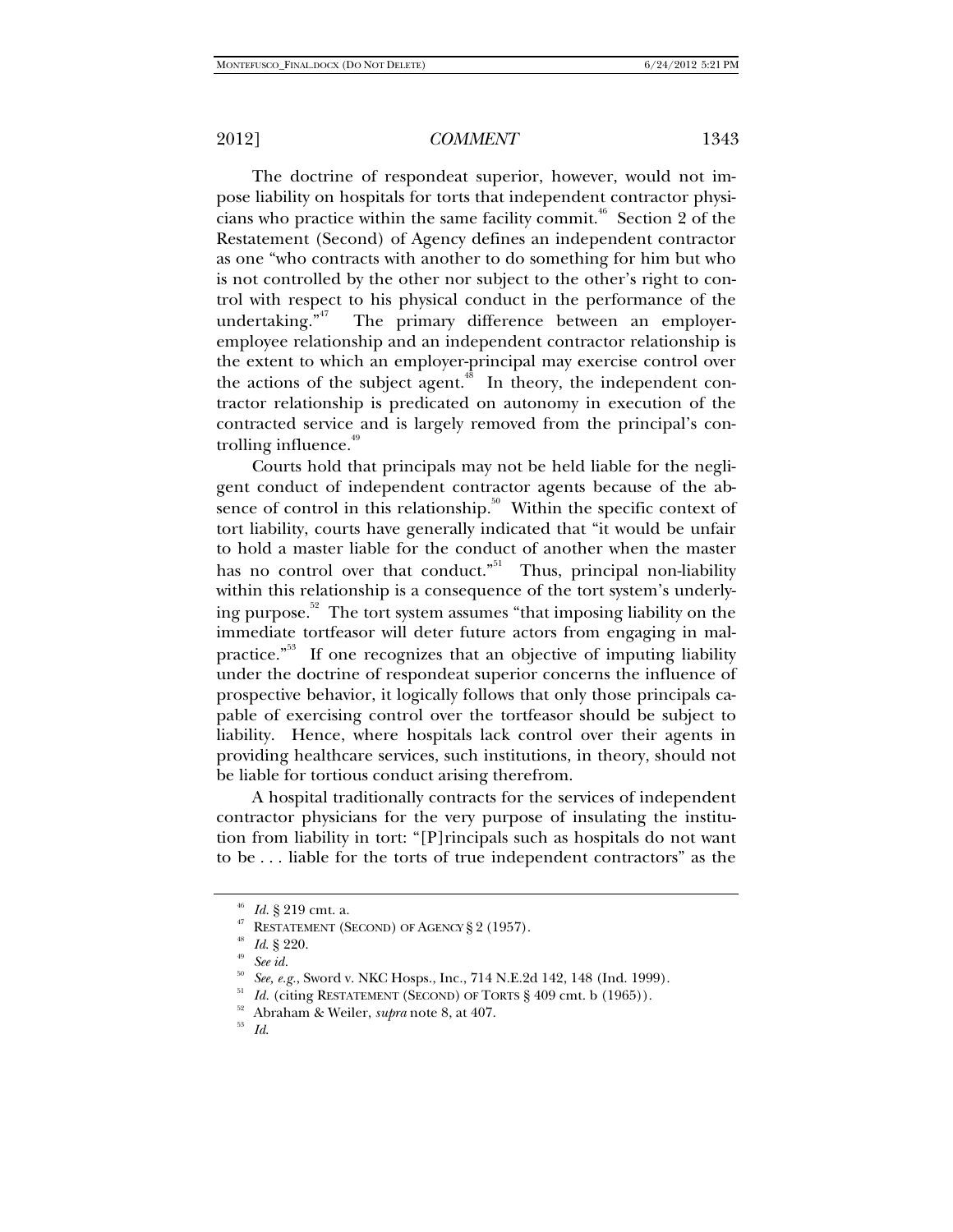conduct of such agents is necessarily "beyond the control or the right of control of the principal."<sup>54</sup> Given the potential for independentcontractor-based defenses to negligence suits, most hospitals expressly describe their relationships with physicians as those of principal and independent contractor in their contracts for services.<sup>35</sup> Based on this common practice, hospitals should generally escape liability for the misconduct of staff physicians. Despite their attempted insulation from liability, however, hospitals have been exposed to liability for the actions of independent contractor physicians with increasing frequency.<sup>36</sup> As with the policy considerations motivating the judicial erosion of charitable immunity, the public perception of hospitals as complete-care institutions has influenced the relaxation of agency principles concerning hospital liability for the tortious conduct of independent contractor physicians.<sup>37</sup>

Increased adoption of exceptions to the independent contractor liability rule of principal non-liability reflects the public recognition that hospitals are "corporate entities capable of acting only through human beings."<sup>58</sup> Recently, marketing tactics undertaken by the same institutions have heavily influenced public perception of hospitals' roles in healthcare provision.<sup>59</sup> In reviewing the potential liability of a hospital for the tortious conduct of an independent contractor physician, courts have observed that

[m]odern hospitals have spent billions on marketing to nurture the image that they are full-care modern facilities. Billboards, television commercials and newspaper advertisements tell the public to look to its local hospital for every manner of care, from the critical surgery and life-support required by a major accident to minor tissue repairs resulting from a friendly game of softball. $\frac{60}{60}$ 

Representations of "full-service offerings" create the impression that hospitals provide medical services directly to the public.<sup>61</sup> While such

 $^{54}$  Williams & Russell, *supra* note 22, at 439.  $^{55}$   $^{Id.}$ 

<sup>&</sup>lt;sup>56</sup> See Abraham & Weiler, *supra* note 8, at 388.<br><sup>57</sup> Burless v. W. Va. Univ. Hosp., Inc., 601 S.E.2d 85, 93 (W. Va. 2004) ("The public's confidence in the modern hospital's portrayal of itself as a full service provider of health care appears to be at the foundation of the national trend toward adopting a rule of apparent agency to find hospitals liable, under the appropriate circumstances, for the negligence of physicians providing services within its walls.").

<sup>&</sup>lt;sup>58</sup> Id. at 94 n.8 (quoting Hardy v. Brantley, 471 So. 2d 358, 371 (Miss. 1985)) (internal quotation marks omitted). 59 *Id.* 

<sup>60</sup> *Id.* at 93 (quoting Glover v. St. Mary's Hosp., 551 S.E.2d 31, 35 (W. Va. 2001)) (internal quotation marks omitted).<br><sup>61</sup> *Id.*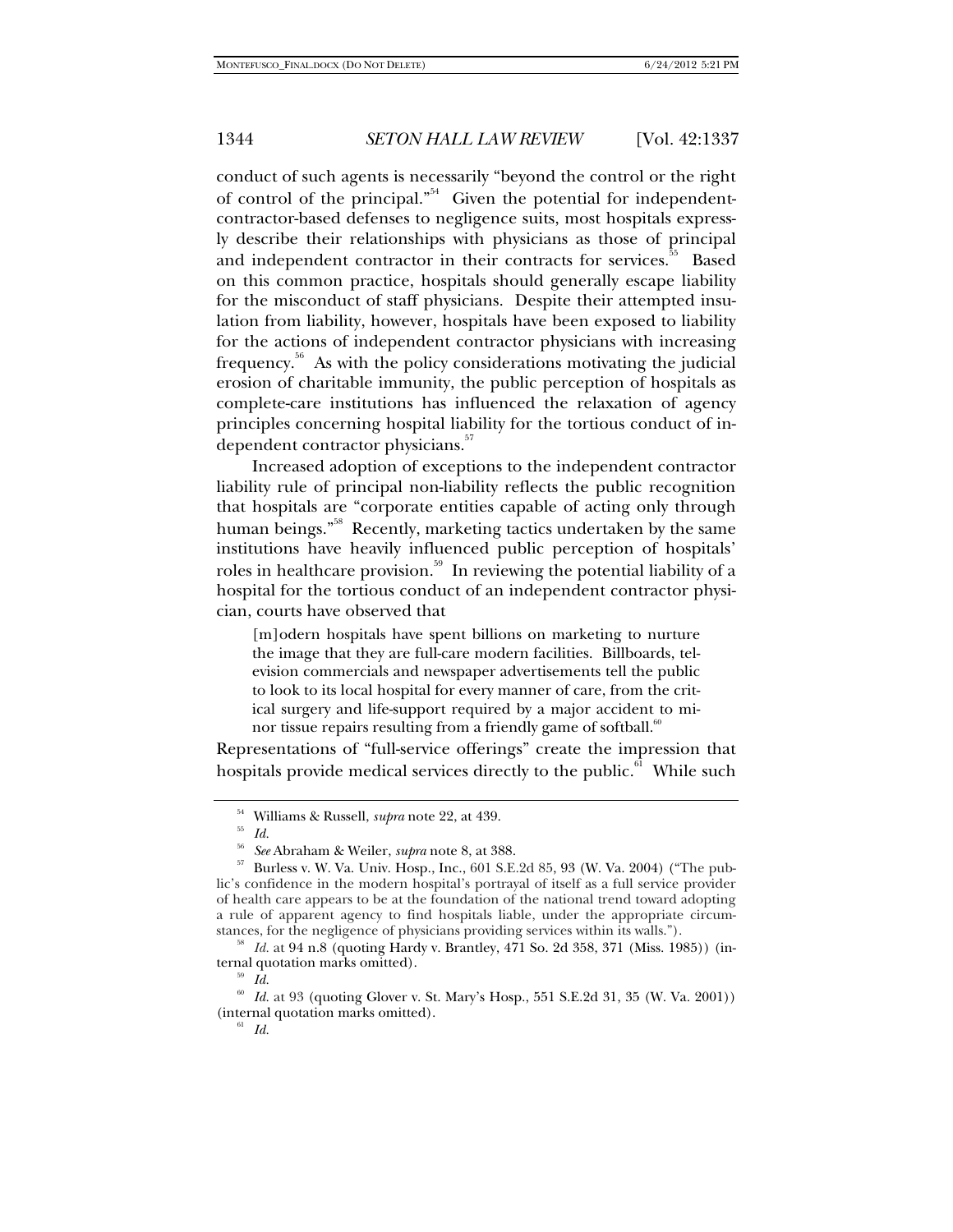measures have likely resulted in increased business for the hospitaladvertiser, this "new role" of hospital service offerings has also resulted in "heightened exposure to lawsuits."<sup>62</sup> Courts have observed that contemporary society generally relies on hospitals as institutions during patient admission.<sup>33</sup> Specifically, courts have recognized that "the changing role of the hospital in society creates a likelihood that patients will look to the institution rather than the individual physician for care." $64$  Judicial treatment of hospital liability for the actions of its contract physicians demonstrates that such social reliance is deserving of legal protection.

Owing to such considerations, judicial analysis of hospital liability has yielded two primary exceptions to the general rule of principal non-liability. Courts have evaluated hospital liability through the lens of either agency by estoppel or apparent agency.<sup>65</sup> The following discussion seeks to analyze the efficacy of applying such tests to the relationship between hospitals and independent contractor physicians. Analysis of these rules reveals that, though seemingly reflective of societal expectations, application of agency-based exceptions to the general rule of principal non-liability presents a number of procedural and substantive challenges for the judiciary.

## III. HOSPITAL LIABILITY FOR INDEPENDENT CONTRACTOR PHYSICIANS

## *A. Agency by Estoppel*

Following the complete erosion of hospital charitable immunity, courts in various jurisdictions began imposing liability on hospitals for the acts of independent contractor physicians operating within the hospital facility under theories of agency by estoppel.<sup>66</sup> Application of agency by estoppel is appropriate in circumstances in which, as in the case of the relationship between a hospital and an independent contractor physician, no agency exists between the tortfea-

<sup>62</sup> *Id.*

<sup>63</sup> *Id.* 

<sup>64</sup> Burless v. W. Va. Univ. Hosp., Inc., 601 S.E.2d 85, 94 n.8 (W. Va. 2004) (quoting Parker v. Freilich, 803 A.2d 738, 747 (Pa. Super. Ct. 2002)) (internal quotation marks omitted).<br><sup>65</sup> *See* Jackson v. Power, 743 P.2d 1376, 1380 (Ak. 1987) ("Cases from other juris-

dictions show a strong trend toward liability against hospitals that permit or encourage patients to believe that independent contractor/physicians are, in fact, authorized agents of the hospitals. These courts have held hospitals vicariously liable under

a doctrine labeled either 'ostensible' or 'apparent' agency or 'agency by estoppel.'") 66 *See, e.g.*, Hannola v. City of Lakewood, 426 N.E.2d 1187, 1190 (Ohio Ct. App. 1980).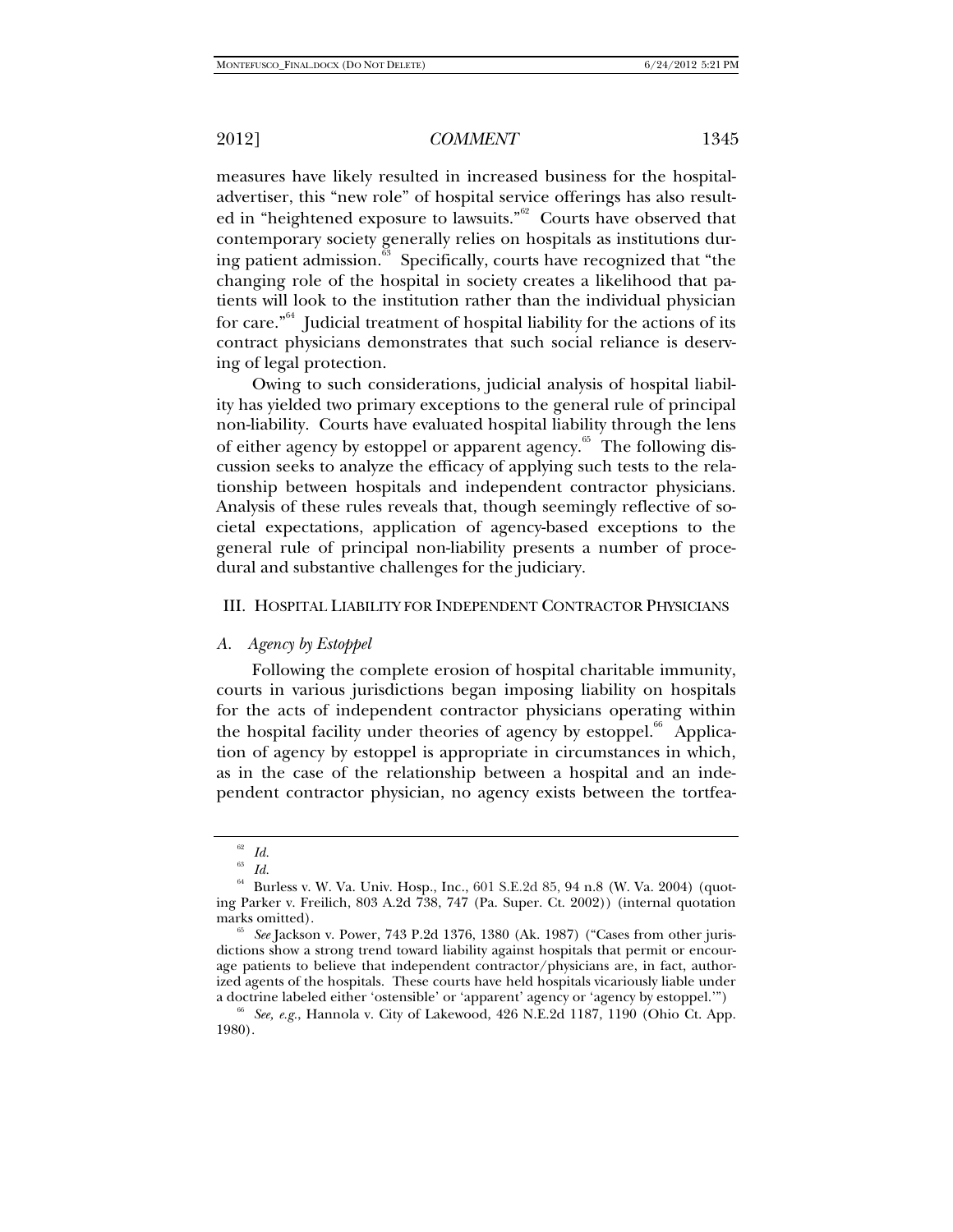sor and the apparent principal. $67$  Though designated "apparent agency," Section 267 of the Restatement (Second) of Agency recognizes an estoppel-based exception to the general rule of principal non-liability.<sup>68</sup> The doctrine of agency by estoppel applies to those situations in which a person or entity "represents that another is his servant or other agent and thereby causes a third person justifiably to rely upon the care or skill of such apparent agent." $\frac{69}{10}$  Courts will impose liability under these circumstances because of the "appearance" that the apparent agent was acting on behalf of the person or entity at issue. $10^{70}$ 

In order to satisfy the doctrine's requirements, a plaintiff must demonstrate that he or she submitted to the care of an apparent agent in response to an invitation extended by the apparent principal.<sup>71</sup> Agency by estoppel "rests upon the theory that one has been led to rely upon the appearance of agency to his detriment."<sup>22</sup> Fundamentally, this exception to the rule of principal non-liability depends on the existence of (1) representations made by an apparent principal indicating the existence of an agency relationship between the apparent principal and agent and (2) the plaintiff's reliance thereon.<sup>73</sup> Where an individual patient is harmed as a result of his or her reliance on the hospital's representation, agency by estoppel creates a channel for recovery despite the hospital's contractual insulation from liability.

Upon review of this test's requirements, it appears that the challenging plaintiffs bear a significant burden in establishing hospital liability.<sup>44</sup> Yet contemporary application of this agency-based exception has yielded waves of relaxation designed to impose hospital liability in particular instances. That the judiciary has refrained from applying this test with deserving rigor reflects the public recognition that, under certain circumstances, hospitals should be liable for the actions of their independent contractor physicians.<sup>75</sup> The following analysis of

<sup>&</sup>lt;sup>67</sup> Williams & Russell, *supra* note 22, at 447.<br><sup>68</sup> RESTATEMENT (SECOND) OF AGENCY § 267 (1958).<br><sup>69</sup> Id.

 $rac{70}{71}$  *Id.* 

*Id.* § 267 cmt. a.<br>Johnson v. Wagner Provision Co., 49 N.E.2d 925, 928 (Ohio 1943).

<sup>&</sup>lt;sup>23</sup> Williams & Russell, *supra* note 22, at 447.<br><sup>74</sup> Id. at 448 (citing Brown v. Coastal Emergency Servs., 354 S.E.2d 632, 637 (Ga. Ct. App. 1987)).<br>*Id.*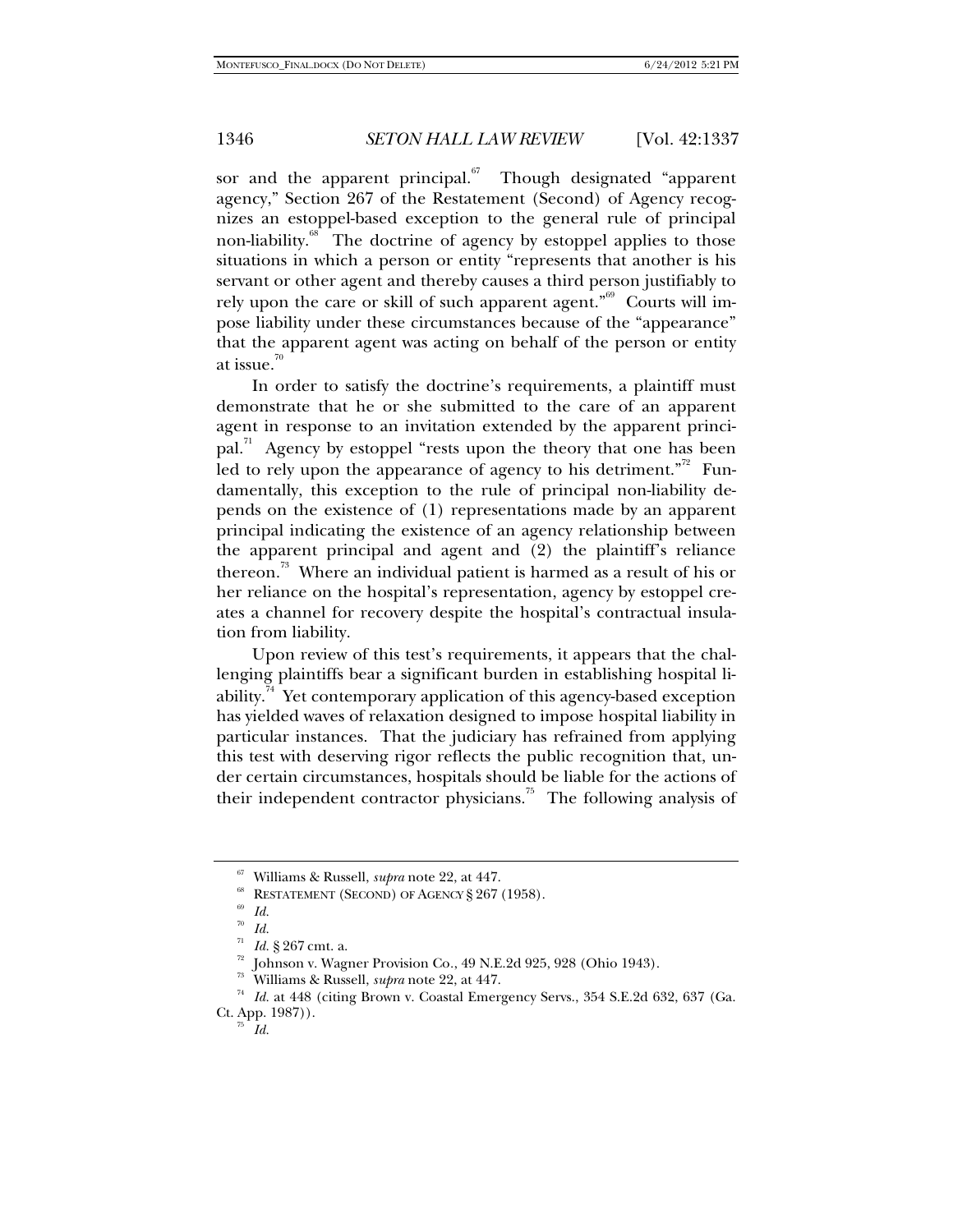the judicial departure from the test's explicit requirements illustrates this purpose.

1. Agency by Estoppel: Representation Requirement

Under the articulated terms of the test, a plaintiff must first prove that the hospital represented that a plaintiff's treating physician was a servant or another agent of the hospital.<sup>76</sup> Proof of this representation or "holding out" by the hospital must consist of acts committed by the subject hospital that demonstrate its apparent relationship with the treating physicians.<sup>77</sup> Comments to section 267 of the Restatement (Second) of Agency specifically provide that "[t]he mere fact that acts are done by one whom the injured party believes to be the defendant's servant is not sufficient to cause the apparent master to be liable."<sup>78</sup> This element of agency by estoppel seeks to determine whether hospitals took actions sufficient to influence the reasonable conclusion that a treating physician was an agent of the hospital.<sup>99</sup>

At first glance, it appears that the requirement of a representation or "holding out" on the part of the hospital stands as a significant obstacle to plaintiff's recovery.<sup>80</sup> In order to satisfy the general requirements of agency representation, courts should require a plaintiff to show that the hospital engaged in an "intentional misleading, or an unreasonable or bad faith failure to speak after notice . . . causing a third party justifiably to rely upon the apparent agent."<sup>81</sup>

Despite this seemingly weighty standard, courts have more frequently loosened the plaintiff's burden of proving active representations.<sup>82</sup> Rather than requiring plaintiffs to set forth actual proof of hospital representations, courts have actually *presumed* the hospital to have "held itself out" as maintaining an agency relationship with treating physicians.<sup>83</sup> Justification for this broad-based easing in application wholly derives from "[t]he public's confidence in the modern hospital's portrayal of itself as a full service provider of health  $care.<sup>34</sup>$  As a consequence of this recognized social reliance, future

<sup>76</sup> Albain v. Flower Hosp., 553 N.E.2d 1038, 1049 (Ohio 1990).

<sup>&</sup>lt;sup>77</sup> RESTATEMENT (SECOND) OF AGENCY § 267 cmt. a (1958). *Id.* 

 $^{79}$  Espalin v. Children's Med. Ctr., 27 S.W.3d 675, 684 (Tex. Ct. App. 2000). Williams & Russell, *supra* note 22, at 448.

<sup>&</sup>lt;sup>81</sup> *Id.* at 449 (internal quotation marks omitted).<br><sup>82</sup> *Id.* at 448. 83 Mejia v. Cmty. Hosp., 122 Cal. Rptr. 2d 233, 237 (Cal. Ct. App. 2002).

<sup>&</sup>lt;sup>84</sup> Burless v. W. Va. Univ. Hosp., Inc., 601 S.E.2d 85, 93 (W. Va. 2004).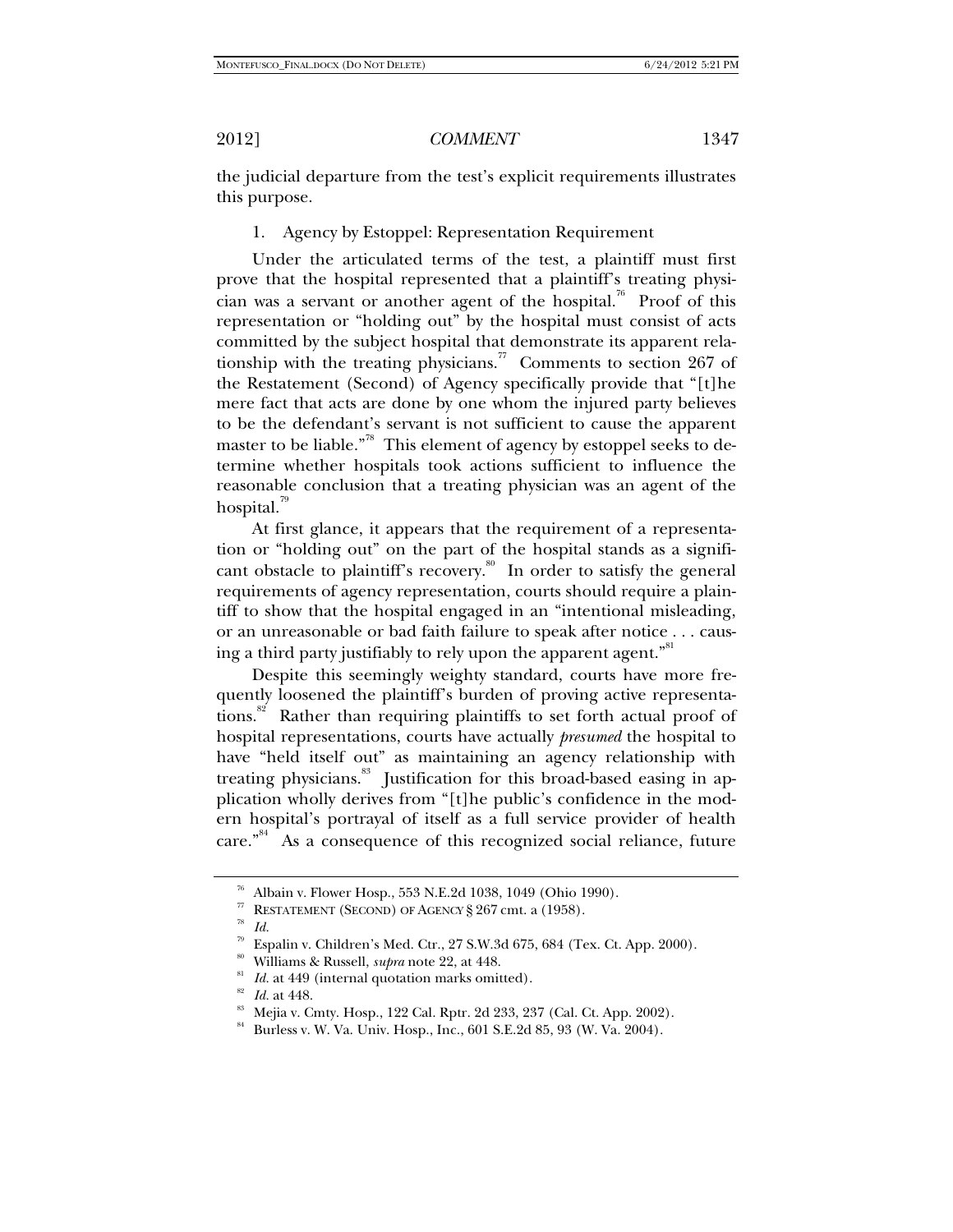review of the "representation" requirement will likely be minimal. In future litigation, hospitals will generally be deemed to have represented the existence of an agency relationship with its independent contract physicians unless it is proven otherwise.

Relaxation of the representation requirement reflects the beginnings of a result-oriented approach towards hospital liability. Presumptive findings of hospital representation have undoubtedly eased the burden of persuasion that aggrieved plaintiffs carry, and, importantly, this practice suggests judicial approval of hospital liability in certain circumstances. Indeed, this manner of treatment is also evident in the judiciary's analysis of the test's remaining requirements.

2. Agency by Estoppel: Reliance Requirement

True application of agency by estoppel requires plaintiffs to demonstrate both the existence of a hospital representation and their reliance thereon.<sup>85</sup> Early application of the reliance requirement within the context of agency by estoppel focused primarily upon detrimental reliance.<sup>86</sup> Though courts initially adhered to this principle, a majority of jurisdictions applying the agency-by-estoppel test to determine hospital liability have now replaced the requirement of detrimental reliance with mere "justifiable reliance."<sup>87</sup> This transition indicates a judicial trend toward substantiating claims by aggrieved patients against apparent principal hospitals. Importantly, courts have permitted plaintiffs to satisfy the reliance requirement upon a showing of reliance on the general *reputation* of a specific hospital rather than demanding proof of reliance upon specific acts of the institution.<sup>88</sup>

Even accepting this relaxed standard, however, frequently occurring factual scenarios which give rise to medical malpractice have forced courts to strain the bounds of this analysis. For example, proof of reliance may be particularly difficult within the context of emergency room admission. In a typical scenario, individuals requir-

<sup>85</sup> *Id.* at 95. 86 *See* N. Trust Co. v. St. Francis Hosp., 522 N.E.2d 699, 704 (Ill. App. Ct. 1st Dist. 1988) ("A third person cannot invoke the doctrine of apparent agency, thereby establishing rights against the principal, without detrimental reliance.").

*See* Sanchez v. Medicorp Health Sys., 618 S.E.2d 331, 334 (Va. 2005) ("Under the stricter standard of § 267 of the Restatement (Second) of Agency, which embraces the theory of agency by estoppel, a showing of justifiable reliance by the injured person upon the representations of the principal is required; whereas, reliance is not a factor in § 429 of the Restatement (Second) of Torts.").<br><sup>88</sup> Chi. Title & Trust Co. v. Sisters of St. Mary, 637 N.E.2d 543, 546 (Ill. App. Ct.

<sup>1994).</sup>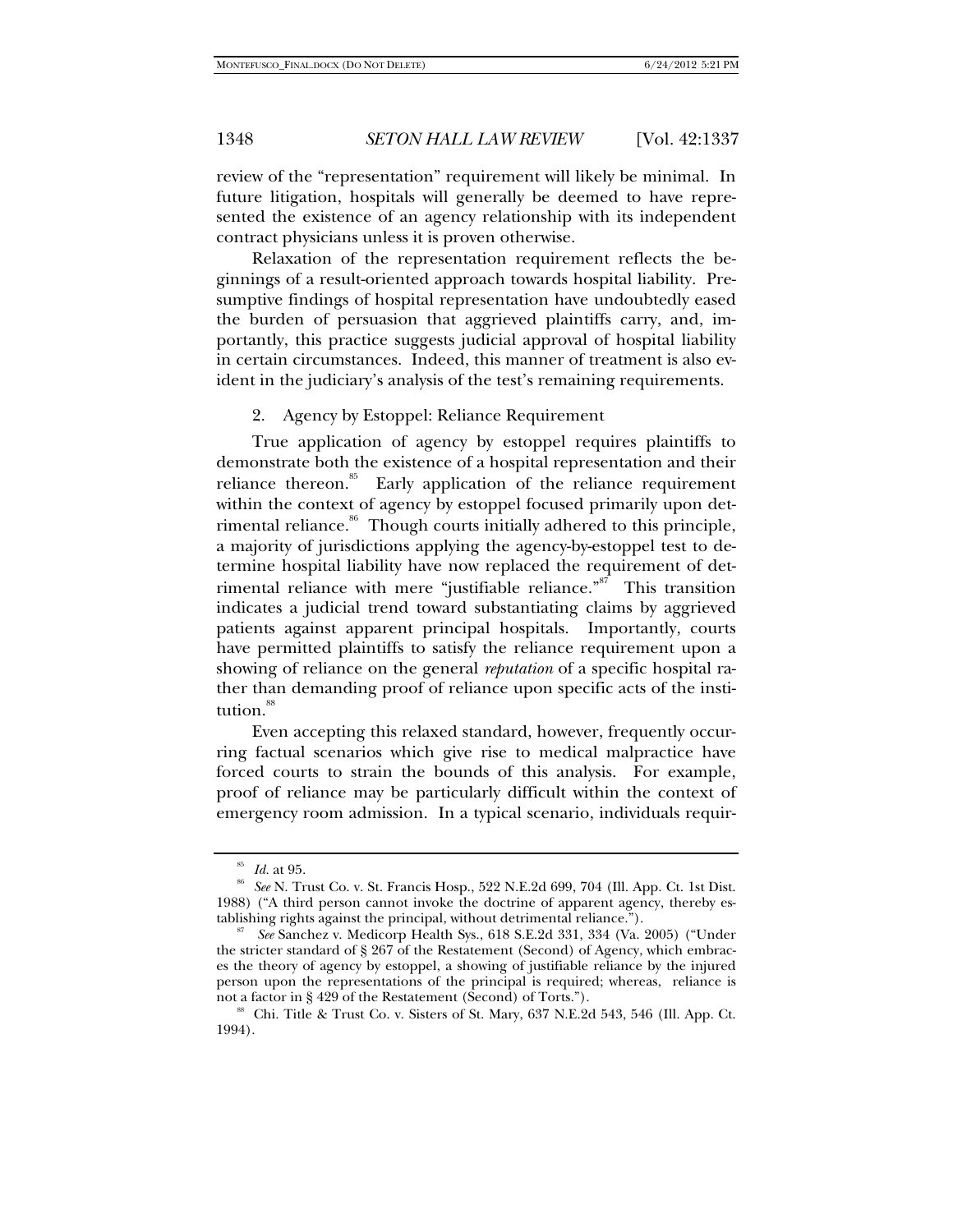ing immediate medical attention will likely call an ambulance, family member, or close friend for transportation to the hospital. This situation presents two distinct questions for proof of reliance under any standard. First, can it truly be said that a patient maintains a meaningful choice when determining which hospital he or she should visit in an emergency scenario? Second, if the patient is relying on others for care in transit to the hospital facility, can reliance on possible representations by a hospital be accurately attributed to the individual patient?

Given the common occurrence of such scenarios, courts have often gone to great lengths to manipulate the reliance requirement of estoppel in order to accommodate plaintiffs' claims. The most illustrative example of judicial manipulation in answering the first question concerns instances of claimed negligence where the plaintiff was not admitted to the hospital's emergency room in a conscious state. In *Monti v. Silver Cross Hospital*, the court encountered a factual scenario in which the plaintiff was admitted to the hospital's emergency room while unconscious.<sup>89</sup> The plaintiff complained that the hospital's failure "to have personnel available who were competent to diagnose and treat closed head injuries" caused her a permanent injury.

The court determined that the individuals acting on behalf of the plaintiff "sought care from the hospital, not from a personal physician, and thus, a jury could find that they relied upon the fact that complete emergency room care, including diagnostic testing and support services, would be provided through the hospital staff.<sup> $"$ "</sup> The court in *Monti* added further, "The same is true for all seriously ill or badly injured patients, whether conscious or not, who come to a hospital emergency room for emergency medical care."<sup>92</sup> The court determined that the facts of the dispute demonstrated plaintiff's "implied reliance" on the hospital.<sup>93</sup>

Addressing the second question posed, courts have also permitted proof of reliance upon a showing of plaintiff's reliance on others.94 In *Kane v. Doctors Hospital*, the plaintiff sued the hospital at issue for the negligent conduct of an independent contractor physician.<sup>95</sup>

<sup>89 637</sup> N.E.2d 427, 428 (Ill. App. Ct. 1994).

<sup>90</sup> *Id.* 

<sup>91</sup> *Id.* at 430. 92 *Id.* 

<sup>93</sup> *Id.* 

<sup>94</sup> Kane v. Doctors Hosp., 706 N.E.2d 71, 76 (Ill. App. Ct. 1999).

<sup>95</sup> *Id.* at 72.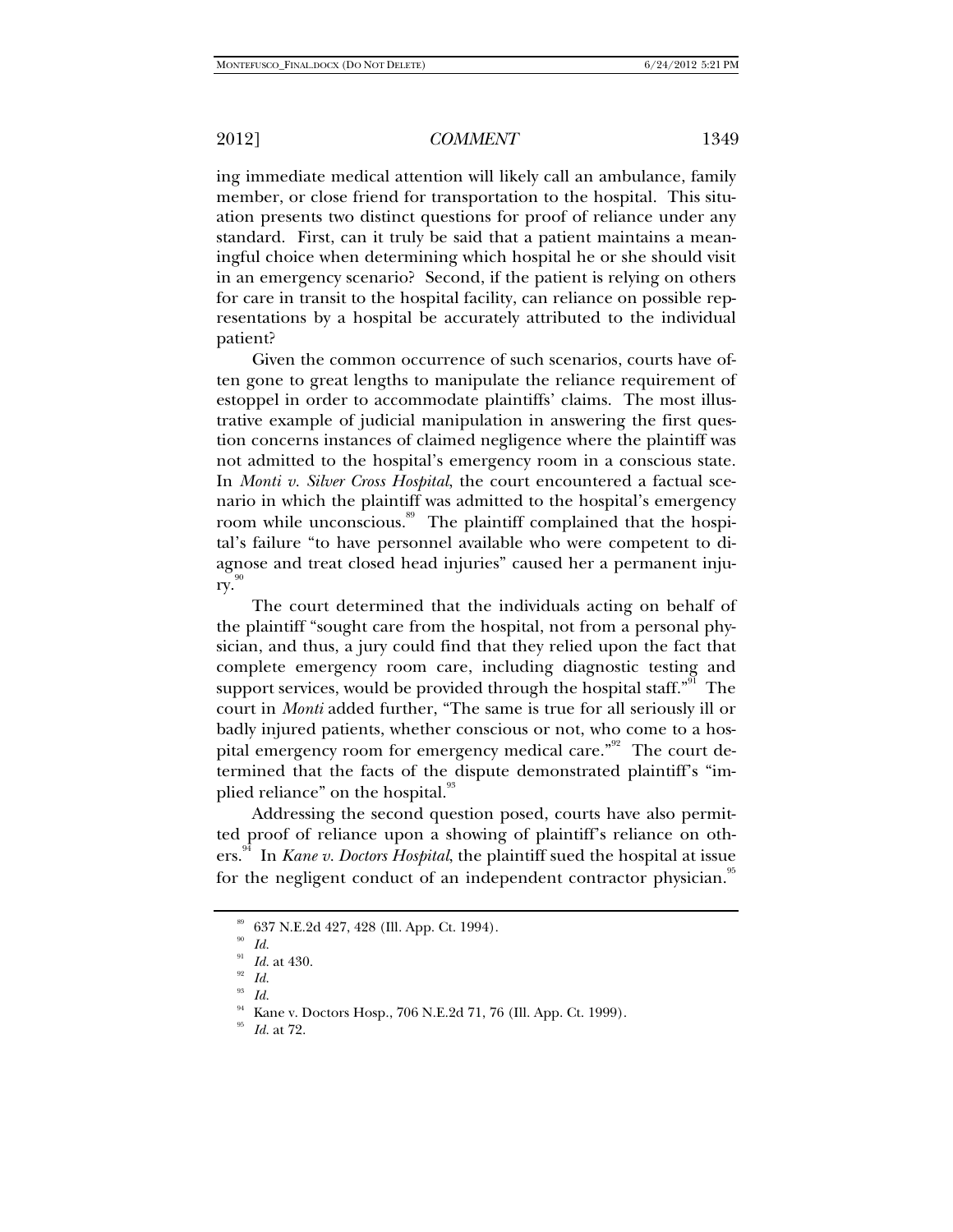It was undisputed that the plaintiff did not choose to be admitted to the defendant hospital.<sup>96</sup> Therefore, the hospital argued that because the plaintiff did not choose to avail himself of the hospital's services, he could not have possibly relied on any representations made by the same institution.<sup>97</sup> The court in *Kane* rejected the defendant's contention and held that, in general, relying on others to choose a particular medical facility for treatment was sufficient to establish reliance.<sup>98</sup>

Judicial analysis in *Monti* and *Kane* reflects current trends in finding ad hoc exceptions to the general requirement of reliance on hospital representations.<sup>99</sup> Furthermore, these decisions illustrate the general inapplicability of estoppel-based measures to determine hospital liability for negligent independent contractor physicians. The judiciary has manipulated this test's requirements to permit recovery against hospitals in certain circumstances despite the hospitals' contractual insulation from liability. This manipulation has been driven by the public's belief that hospitals directly administer care. Such practices reflect the understanding that social reliance on hospitals in their provision of medical treatment is sufficient to warrant judicial protection. Notwithstanding the widespread relaxation of agency-byestoppel requirements, however, courts have increasingly resorted to a less stringent—but similarly artificial—theory of hospital liability to expand the breadth of this protection.

# *B. Apparent Agency*

Courts have more recently transitioned their analysis to the doctrine of apparent agency in response to the obvious shortcomings of agency by estoppel.<sup>100</sup> Similar to the doctrine of agency by estoppel,

<sup>96</sup> *Id.* at 72−73. Plaintiff was admitted to the defendant hospital at the direction of his primary care physician. *Id.* 

*Id.* at 74 ("[T]he Hospital argues that the trial court correctly granted its motion for summary judgment because the record established that (1) Kane knew Dr. Song was not the Hospital's employee; (2) neither the Hospital nor Dr. Song made any representations to Kane that Dr. Song was an agent of the Hospital; (3) Kane did not act reasonably in ascertaining Dr. Song's employment status; and (4) Kane did not rely on any representations by the Hospital when he sought radiological treat-

<sup>&</sup>lt;sup>98</sup> *Id.* at 78.<br><sup>99</sup> *See id.*; Monti v. Silver Cross Hosp., 637 N.E.2d 427, 428 (Ill. App. Ct. 1994).<br><sup>100</sup> It should be noted that, while apparent agency and agency by estoppel are distinct tests, courts frequently refer to both processes within the same analysis. *See, e.g.*, Houghland v. Grant, 891 P.2d 563, 568 (N.M. Ct. App. 1995) ("Although each theory is based on a slightly different rationale, the two theories have been used interchangeably, resulting in misapplication of the law in some cases.").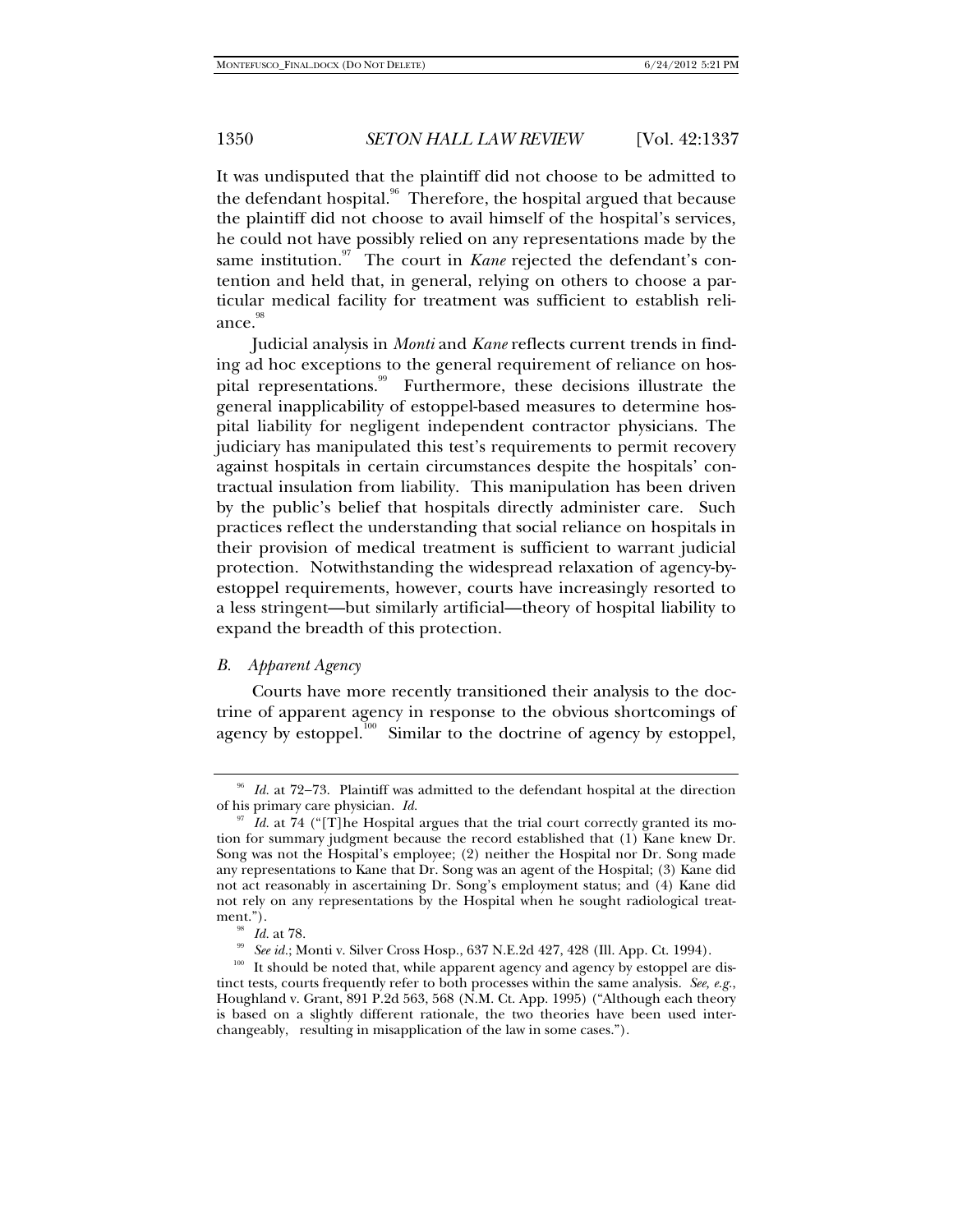apparent agency is an exception to the general rule that a principal is immune from liability for the negligence of an independent contractor in the performance of contracted services.<sup>101</sup> Apparent agency imposes liability on an apparent principal when the actions of that entity mislead the public that a legal relationship exists between the apparent principal and agent. $102$ 

Section 429 of the Restatement (Second) of Torts dictates the parameters of this exception to the rule of principal non-liability.<sup>103</sup> Section 429 provides that a person or entity who contracts with an agent "to perform services for another which are accepted in the reasonable belief that the services are being rendered by the employer or by his servants, is subject to liability for physical harm caused by the negligence of the contractor in supplying such services."<sup>104</sup>

Though similar in many respects, the principle difference between agency by estoppel under Section 267 of the Restatement (Second) of Agency and apparent agency under Section 429 of the Restatement (Second) of Torts concerns the requirement of reliance.<sup>105</sup> The court in *Estate of Cordero v. Christ Hospital* concluded that, in contrast to the express reliance requirement in Section 267, "[r]eliance is an element of apparent authority under section[] . . . 429 only to the extent that it is subsumed in the requirement that the person accepting an agent's services do so in the 'reasonable belief' that the service is being rendered in behalf of the principal."<sup>106</sup> Thus, under Section 429, a plaintiff must only demonstrate his or her reasonable belief rather than justifiable reliance to discharge the burden of proof.<sup>107</sup> Additionally, Section 429 disposes of the specific representation re-

<sup>104</sup> RESTATMENT (SECOND) OF TORTS § 429 (1977).<br><sup>105</sup> 958 A.2d 101, 106 n.3 (N.J. Super. Ct. App. Div. 2008).<br><sup>106</sup> *Id.* 

<sup>&</sup>lt;sup>101</sup> Basil v. Wolf, 935 A.2d 1154, 1172 (N.J. 2007).<br><sup>102</sup> *Id.* 202 *See* Stewart v. Midani, 525 F. Supp. 843, 851 (N.D. Ga. 1981); Jackson v. Power, 743 P.2d 1376, 1380 (Alaska 1987); Irving v. Doctors Hosp. of Lake Worth, Inc., 415 So. 2d 55, 60 (Fla. Dist. Ct. App. 1982); Richmond Cnty. Hosp. Auth. v. Brown, 361 S.E.2d 164, 166 (Ga. 1987); Gilbert v. Sycamore Mun. Hosp., 622 N.E.2d 788, 795 (Ill. 1993); Arthur v. St. Peters Hosp., 405 A.2d 443, 446–47 (N.J. Super. Ct. Law Div. 1979); Mduba v. Benedictine Hosp., 52 A.D.2d 450 (N.Y. App. Div. 1976); Smith v. St. Francis Hosp., 676 P.2d 279, 282 (Okla. Ct. App. 1983); Capan v. Divine Providence Hosp., 430 A.2d 647, 648–50 (Pa. Super. Ct. 1980); Simmons v. Tuomey Reg'l Med. Ctr., 533 S.E.2d 312, 317 (S.C. 2000) (citing Walker v. Winchester Mem'l Hosp., 585 F. Supp. 1328, 1330 (W.D. Va. 1984)) ("Numerous courts have relied on section 429 in decisions allowing a plaintiff to attempt to hold a hospital vicariously liable for a purportedly independent physician's negligent acts."); Sharsmith v. Hill, 764 P.2d

 $^{107}$  Jones v. HealthSouth Treasure Valley Hosp., 206 P.3d 473, 478 (Idaho 2009).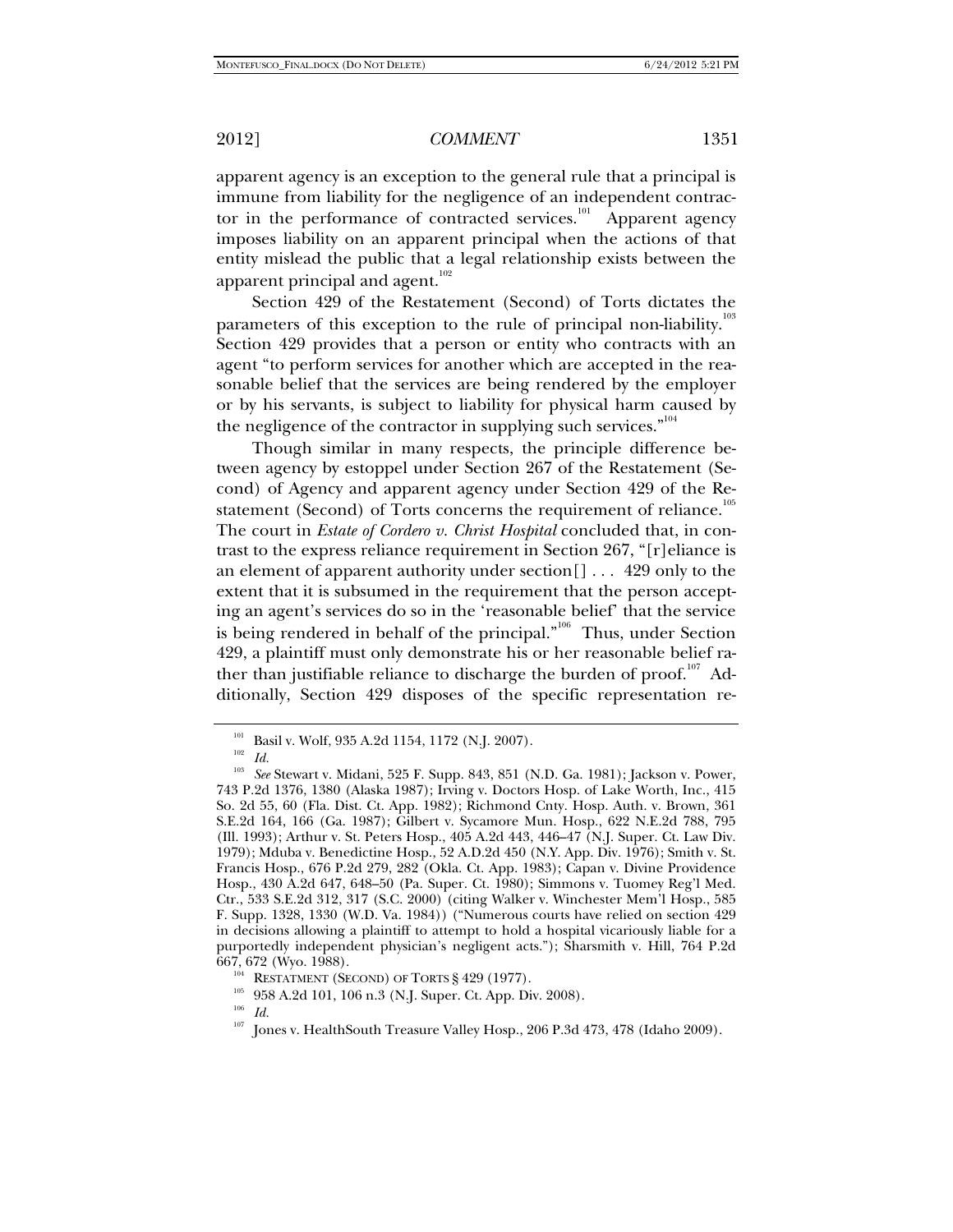quirement necessary for a valid claim of agency by estoppel under Section  $267.108$ 

Within the context of hospital liability, courts have indicated that "where it can be shown that a hospital, by its actions, has held out a particular physician as its agent and/or employee and that a patient has accepted treatment from that physician in the reasonable belief that it is being rendered in behalf of the hospital," the hospital will be liable for the negligent conduct of that physician.<sup>109</sup> Upon satisfaction of this test, courts hold hospitals liable for the negligent misconduct of independent contractor physicians despite the hospitals' contractual insulation from liability. $110$ 

Widespread adoption of apparent agency as a means of imputing liability was necessitated by the seemingly rigid obstacles that agency by estoppel imposed.<sup>111</sup> Yet, the underlying motivation for this test derives from the same public policy considerations that led to the discussed collapse of charitable immunity.<sup>112</sup> The Court of Appeals of Oregon accurately summarized this recognition in *Jennison v. Provi*dence St. Vincent Medical Center.<sup>113</sup> There, the court concluded that the general public "is unaware of and unconcerned with the technical complexities and nuances surrounding the contractual and employment arrangements between the hospital and the various medical personnel operating therein."<sup>114</sup> Accordingly, contractual obstacles should not limit the tort recovery of those "looking to the hospital" for medical care.<sup>115</sup>

The court's declaration in *Jennison* is consistent with that of other jurisdictions.116 In *Mduba v. Benedictine Hospital*, the New York Court of Appeals criticized hospitals for benefitting from the appear-

<sup>&</sup>lt;sup>108</sup> Williams & Russell, *supra* note 22, at 460.<br><sup>109</sup> Arthur v. St. Peters Hosp., 405 A.2d 443, 446 (N.J. Super. Ct. Law Div. 1979).<br><sup>110</sup> *Id.* 

<sup>&</sup>lt;sup>111</sup> See Houghland v. Grant, 891 P.2d 563, 568 (N.M. Ct. App. 1995) (finding that, upon comparison to apparent agency, "[a]gency by estoppel appears to have a stricter standard because it requires actual reliance upon the representations of the principal") 112 *See* Burless v. W. Va. Univ. Hosp., Inc., 601 S.E.2d 85, 93 (W. Va. 2004) ("The

public's confidence in the modern hospital's portrayal of itself as a full service provider of health care appears to be at the foundation of the national trend toward adopting a rule of apparent agency to find hospitals liable, under the appropriate circumstances, for the negligence of physicians providing services within its walls."). <sup>113</sup> 25 P.3d 358, 372 (Or. Ct. App. 2001).  $\frac{114}{114}$  *Id.* at 367. *II* 

<sup>116</sup> *See, e.g.*, Mduba v. Benedictine Hosp., 384 N.Y.S.2d 527, 529 (N.Y. App. Div. 1976).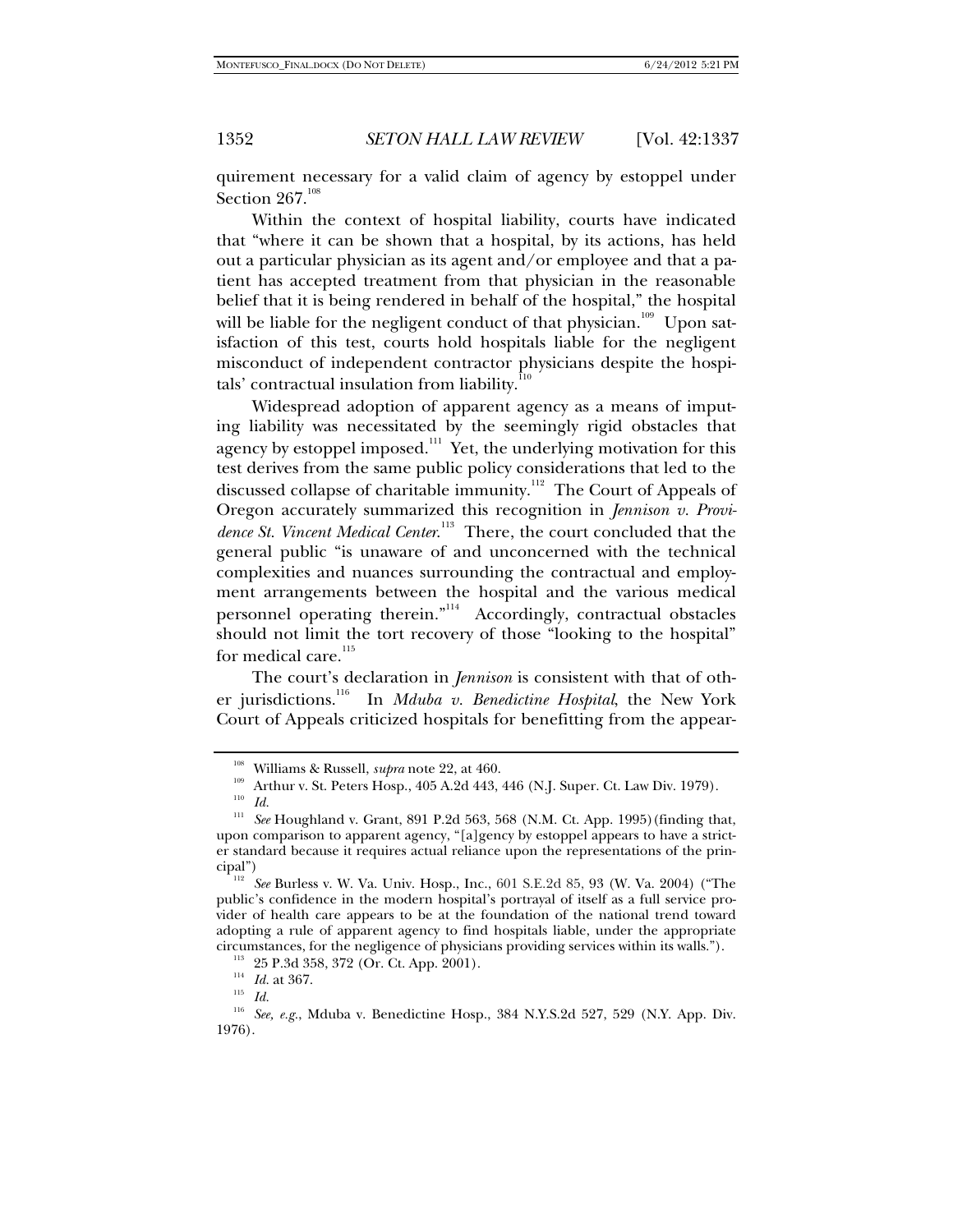ance of their relationship with contract physicians while escaping liability by relying on "secret limitations . . . in a private contract between the hospital and the doctor."<sup>117</sup> On the basis of such public policy considerations, hospital liability for independent contractor physicians has been pursued expansively under theories of apparent agency.<sup>118</sup>

Demonstration of hospital liability under apparent agency theories has proven to be comparatively easier than proof of the same under agency by estoppel.<sup>119</sup> Rather than bearing the burden of proving an active representation by the subject hospital, plaintiffs under Section 429 must merely demonstrate that the hospital's actions created the reasonable belief that doctors who operate within the facility acted on behalf of the hospital.<sup>120</sup>

As the Superior Court of New Jersey, Appellate Division indicated in *Estate of Cordero*, plaintiffs need not establish an active misrepresentation to satisfy the hospital-action requirement under Section  $429$ <sup>121</sup> Significantly, the court concluded that "[a] principal can manifest assent to a person's action on its behalf by employing an independent contractor and sending that contractor to render performance requested by another without disclosing that relationship."<sup>122</sup> Thus, the court suggested that plaintiffs could satisfy the hospitalaction requirement of apparent agency by demonstrating the nature and position of certain treating physicians who operate within the hospital facility.<sup>123</sup>

The *Estate of Cordero* court commented on the trend in other jurisdictions of courts finding reasonable belief where plaintiffs received "specialized care from medical professionals with whom they

<sup>117</sup> *Id.*; *see also* Jessamy v. Parkmed Assocs., 761 N.Y.S.2d 639, 640 (N.Y. App. Div. 2003).

<sup>118</sup> *See* Sword v. NKC Hosp., 714 N.E.2d 142, 150 (Ind. 1999); Elizabeth Isbey, Note, Diggs v. Novant Health, Inc*. and the Emergence of Hospital Liability for Negligent Independent-Contractor Physicians in North Carolina*, 43 WAKE FOREST L. REV. 1127, 1137 (2008). 119 *See* Sanchez v. Medicorp Health Sys., 618 S.E.2d 331, 334 (Va. 2005) ("Under

the stricter standard of § 267 of the Restatement (Second) of Agency, which embraces the theory of agency by estoppel, a showing of justifiable reliance by the injured person upon the representations of the principal is required; whereas, reliance is

not a factor in § 429 of the Restatement (Second) of Torts.").<br><sup>120</sup> RESTATEMENT (SECOND) OF TORTS § 429 (1977).<br><sup>121</sup> Estate of Cordero v. Christ Hosp., 958 A.2d 101, 109 (N.J. Super. Ct. App. Div.<br>2008).

<sup>&</sup>lt;sup>122</sup> *Id.* at 106.

<sup>123</sup> *Id.*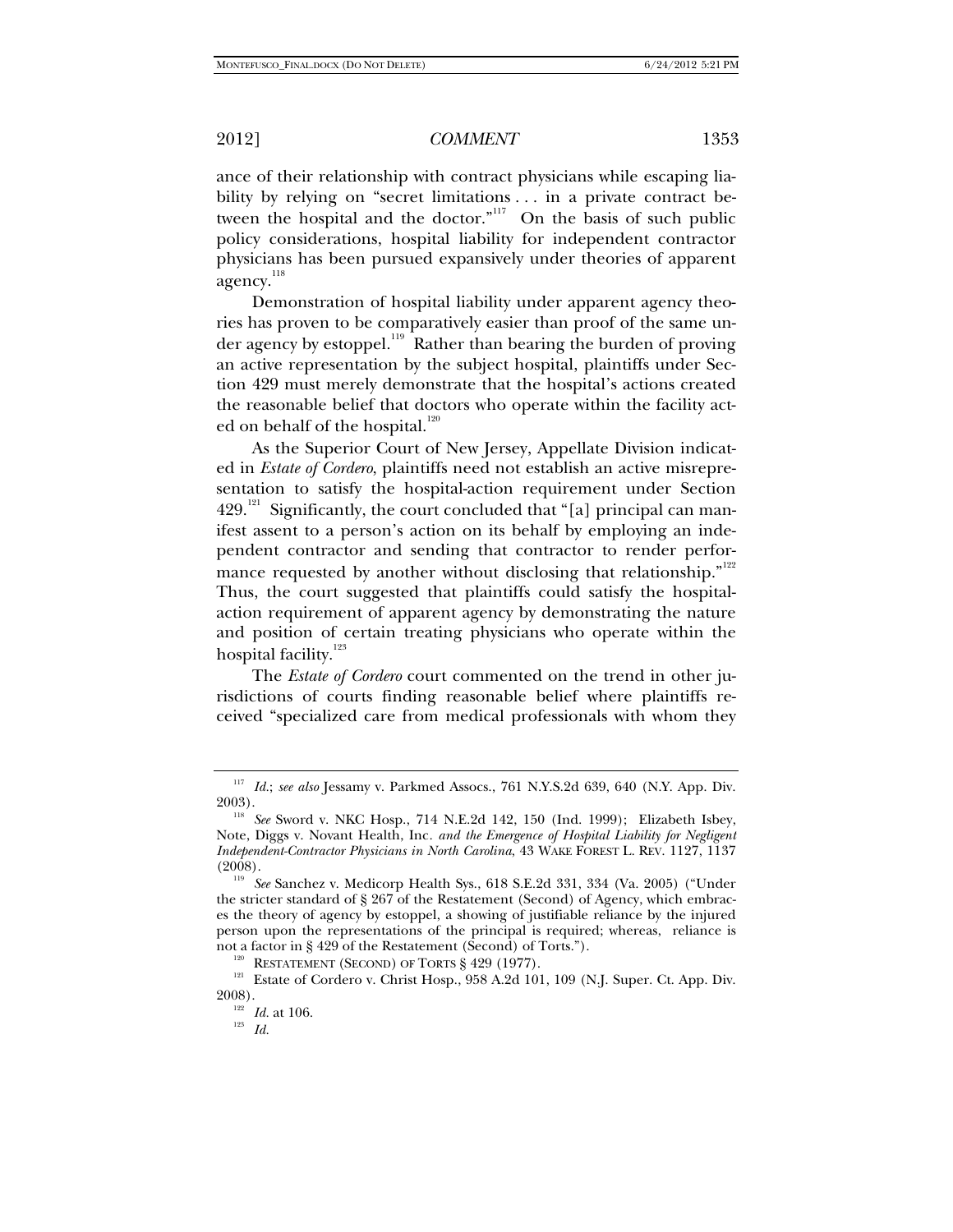[did] not have a prior or ongoing relationship."<sup>124</sup> The court further added that in situations in which hospitals provide doctors to patients without taking further action to "dispel the appearance" of an agency relationship, "courts generally treat the hospital's inaction as additional conduct manifesting the hospital's assent to having the specialist care for the patient in its behalf.<sup> $n^{125}$ </sup> In *Estate of Cordero*, the court correctly identified the common trend within various jurisdictions of focusing critically on the existence of a doctor's prior relationship with the patient to determine hospital liability.<sup>126</sup> The judiciary's emphasis on the existence of a prior relationship suggests that, where no physician-patient relationship exists before hospital admission, the hospital reasonably appears to be offering the medical service directly.<sup>127</sup> The *Estate of Cordero* court indicated that this expectation is most relevant within the context of hospitals' providing specialized support services.<sup>128</sup> These specialized support services—anesthesia, pathology, radiology, and emergency care—are typically provided to patients at the direction of the hospital as an institution and as a direct consequence of the patient's immediate medical needs.<sup>129</sup> Judicial scrutiny of the hospital's role in providing these services strongly suggests the importance of considering specialized support services in future anal $ysis.<sup>130</sup>$ 

<sup>128</sup> *Estate of Cordero*, 958 A.2d at 109. 129 *See e.g.*, Pamperin v. Trinity Mem'l Hosp., 423 N.W.2d 848, 857 (Wis. 1988) ("An individual who seeks care from a hospital itself, as opposed to care from his or her personal physician, accepts care from the hospital in reliance upon the fact that complete emergency room care—from blood testing to radiological readings to the endless medical support services—will be provided by the hospital through its staff.").

<sup>130</sup> See, e.g., Seneris v. Haas, 291 P.2d 915, 927 (Cal. 1955) (holding that trial court erred in taking issue of hospital's ostensible agency for anesthesiologist from jury); Roessler v. Novak, 858 So. 2d 1158, 1162–63 (Fla. Dist. Ct. App. 2003) (finding genuine issue of material fact as to the hospital's liability for radiologist's negligence when radiology department was located within hospital grounds under doctrine of apparent agency); Sword v. NKC Hospital, 714 N.E.2d 142, 152–53 (Ind. 1999) (finding issue of fact as to hospital's liability for anesthesiologist); *Estate of Cordero*, 958 A.2d at 109 (finding that patients can reasonably assume that a hospital furnishes the care rendered in its facility and holding hospital liable under doctrine of apparent au-

<sup>&</sup>lt;sup>124</sup> *Id.* at 107.<br><sup>125</sup> *Id.*<br><sup>126</sup> *Id* 

<sup>&</sup>lt;sup>126</sup> Id.<br><sup>127</sup> Citron v. N. Dutchess Hosp., 198 A.D.2d 618, 620 (N.Y. App. Div. 1993) (finding that when a plaintiff entered the hospital through the emergency room, the hospital's employees called a number of physicians to treat the plaintiff, and the plaintiff had no prior physician-patient relationship with any of the treating physicians, the plaintiff "could properly assume that the treating doctors and staff of the hospital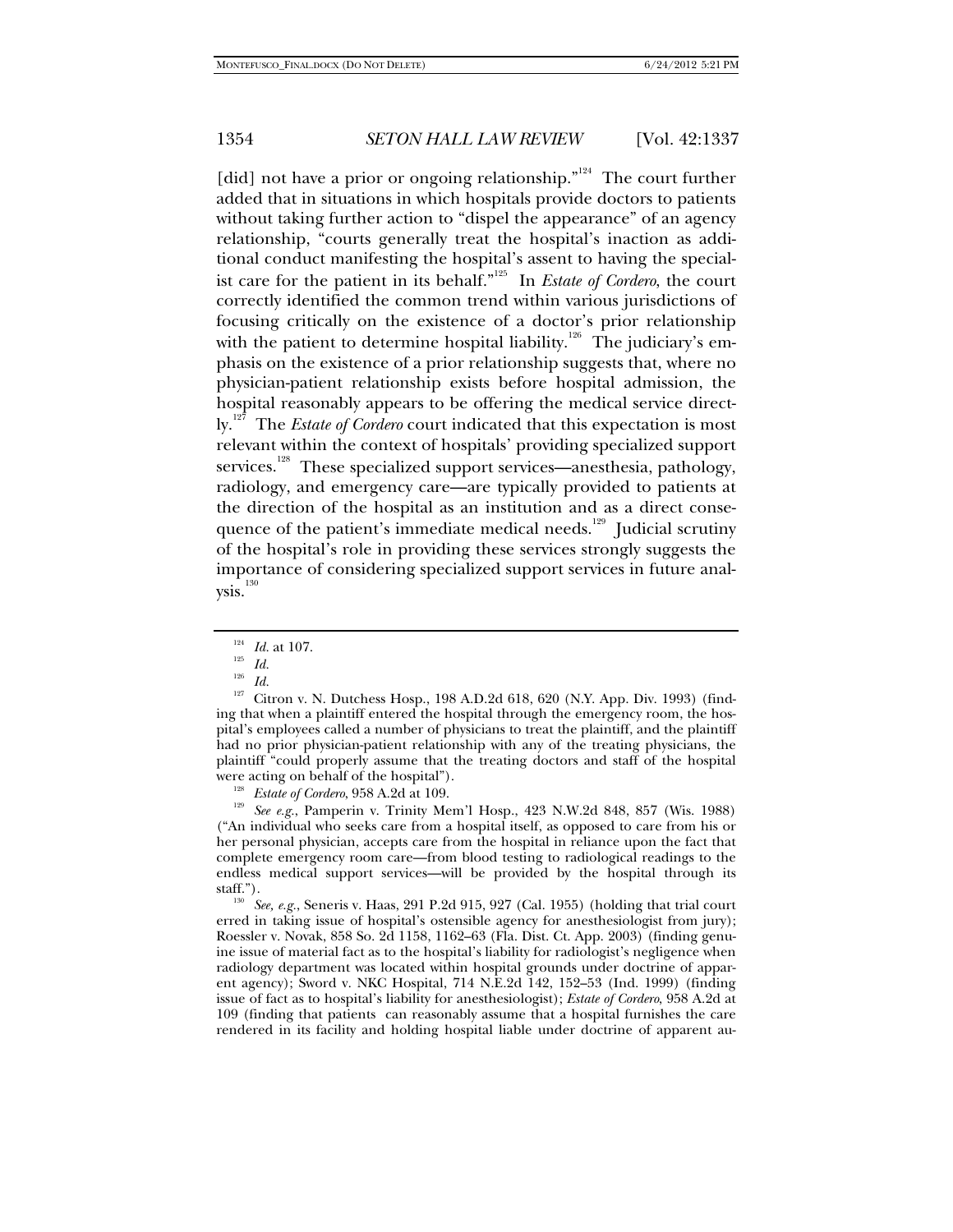Given the continued trend towards expanding hospital liability for the negligence of independent contractor physicians, one can anticipate that, in almost all circumstances of future medical harm arising out of specialized support services, aggrieved patients will name the hospital as an additional defendant. This conclusion is drawn on the basis of consistent prior success:

[V]icarious liability suits have been successfully launched against hospitals for the alleged negligence of anesthesiologists, radiologists, pathologists, and even occasionally against a surgeon whose services the patient used *because* he was on hospital staff. . . . Under the doctrine of apparent authority, the fact that the medical specialists performing these functions happen to have an independent-contractor rather than employment relationship with the hospital will not insulate the hospital from vicarious liability for their malpractice.<sup>131</sup>

Indeed, the only genuine obstacle to patient recovery against hospitals for negligence arising out of specialized support services is the requirement that the patient's belief be reasonable.<sup>132</sup> Consistently with the general trend in hospital liability, however, courts have shown no hesitation in massaging the reasonableness requirement to accommodate factual circumstances giving rise to claims of medical malpractice.<sup>133</sup>

Courts have generally presumed that hospitals hold themselves out as the providers of care unless they afford "notice to the patient that [they are] not the provider[s] of care and that the care is provided by a physician who is an independent contractor and not subject to the control and supervision of the hospital."<sup>134</sup> In order to rebut the presumption of reasonableness, courts have required proof establishing the hospital's provision of "meaningful written notice" delivered to the patient upon hospital admission that demonstrates the "true" nature of its relationship with staff physicians.<sup>135</sup> Again, it appears that the availability of a notice rebuttal would generally pre-

thority for anesthesiologist's negligence); Jennisort v. Providence St. Vincent Med. Ctr., 25 P.3d 358, 367 (Or. Ct. App. 2001) (finding that radiological services are "integral to the overall medical services provided by the hospital").<br>
<sup>131</sup> Abraham & Weiler, *supra* note 8, at 388.<br>
<sup>132</sup> Isbey, *supra* note 118, at 1146–47.<br>
<sup>133</sup> Id.

<sup>134</sup> Sword v. NKC Hospital, 714 N.E.2d 142, 152 (Ind. 1999); *see also* Henry v. Flagstaff Med. Ctr*.*, 132 P.3d 304, 306 (Ariz. Ct. App. 2006); Wishard Mem. Hosp. v. Kerr, 846 N.E.2d 1083, 1091 (Ind. Ct. App. 2006); *Estate of Cordero*, 958 A.2d at 106 n.3; Butler v. Domin, 15 P.3d 1189, 1196 (Mont. 2000). 135 *Henry*, 132 P.3d at 306; *Sword*, 714 N.E.2d at 152; *Wishard Mem. Hosp.*, 846

N.E.2d at 1091; *Butler*, 15 P.3d at 1196.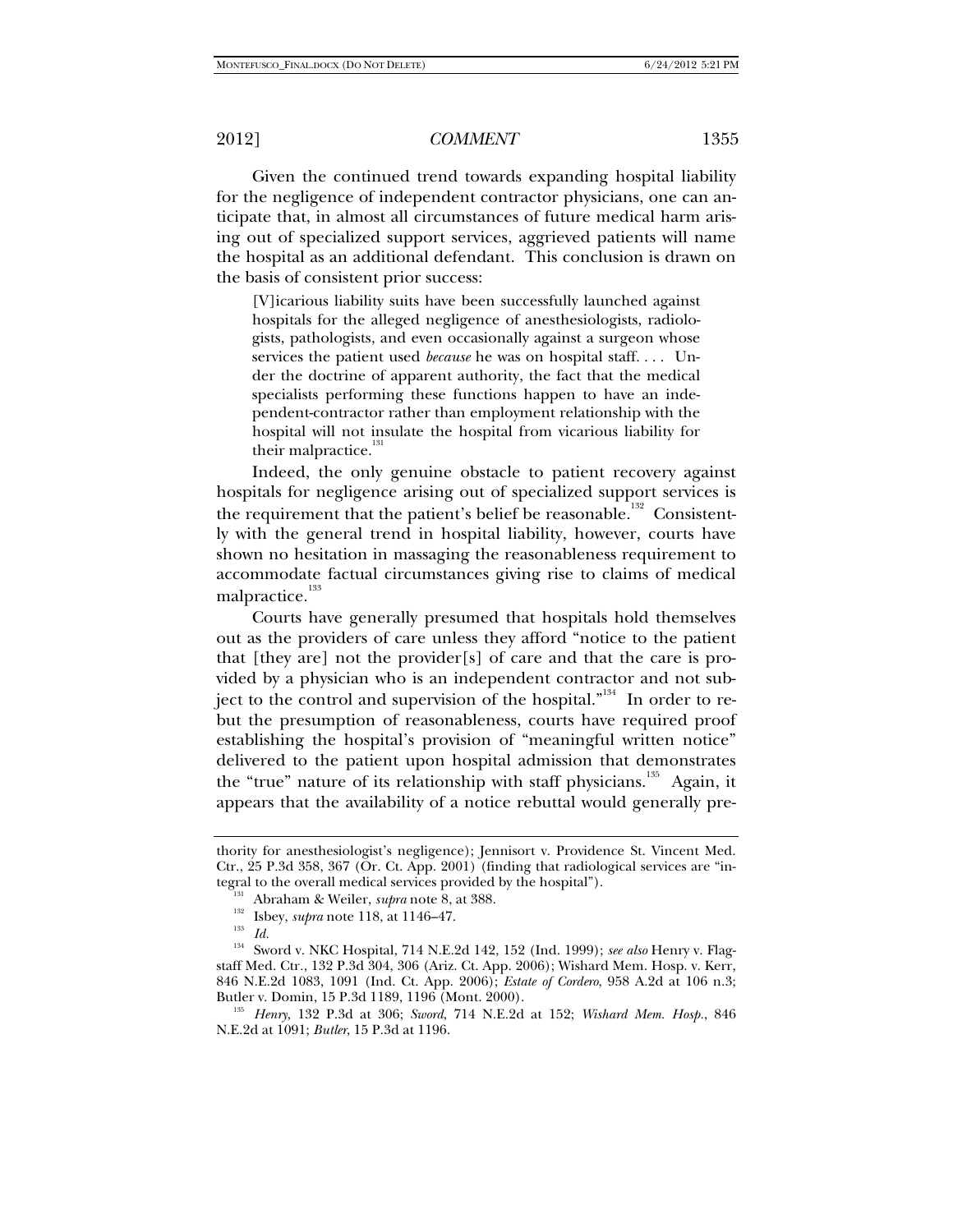vent the imputation of liability to an apparent-principal hospital. Due to the unique nature of most hospital admissions and the public demands for hospitals' accountability, however, courts have largely disregarded hospitals' attempts at liability disclaimer.<sup>136</sup>

Judicial analysis of the "meaningfulness" requirement has generally resulted in three specific problems. First, courts are often inconsistent in their determinations of what constitutes "meaningful notice."<sup>137</sup> Second, where individual patients are admitted to the hospihospital facility through emergency room entry, courts are not likely to deem these individuals capable of reflecting on the notice provided.<sup>138</sup> In these circumstances, courts will typically disregard hospitals' attempts at notice, even where the form provided a sufficient disclaimer.<sup>139</sup> Finally, courts have increasingly disregarded liability disclaimers on public policy grounds.<sup>140</sup> Some courts have found that hospitals should not be permitted to "give notice that operates as a waiver of liability under any circumstances because of patients' inability to make a reasonable choice as to their physician, whether an employee or independent contractor, once they arrive at the hospital."<sup>141</sup>

Theoretically, any demonstration of a patient's *actual* knowledge of the subject hospital's legitimate non-servant relationship with a physician should be sufficient to dispel claims of apparent agency.<sup>142</sup> This is so because apparent agency is predicated on a patient's reasonable belief that the physician is acting on behalf of the hospital.<sup>143</sup> Yet, courts have continually disregarded hospitals' attempts to educate patients through the use of admission forms that indicate that

<sup>136</sup> *See, e.g.*, Beeck v. Tucson Gen. Hosp., 500 P.2d 1153 (Ariz. Ct. App. 1972); *Henry*, 132 P.3d 304; Burless v. W. Va. Univ. Hosp., Inc., 601 S.E.2d 85, 94 (W. Va. 2004);.<br><sup>137</sup> Isbey, *supra* note 118, at 1146–47.

<sup>&</sup>lt;sup>138</sup> Mejia v. Cmty. Hosp. of San Bernardino, 122 Cal. Rptr. 2d 233, 237 (Cal. Ct. App. 2002) ("Many courts have even concluded that prior notice may not be sufficient to avoid liability in an emergency room context, where an injured patient in need of immediate medical care cannot be expected to understand or act upon that information.").<br><sup>139</sup> *See id.*<br><sup>140</sup> Sampson v. Baptist Mem. Hosp. Sys., 940 S.W.2d 128, 136 (Tex. App. 1996).

<sup>&</sup>lt;sup>141</sup> Isbey, *supra* note 118, at 1146–47.<br><sup>142</sup> Jennison v. Providence St. Vincent Med. Ctr., 25 P.3d 358, 368 (Or. Ct. App. 2001). In order to satisfy the requirements for apparent agency, plaintiffs must demonstrate that "a person in similar circumstances reasonably would have believed that the physician who treated him or her was a hospital employee." *Id.* A patient's actual knowledge that a physician was not a hospital employee would render that assumption unreasonable. *Id.*

 $14^{\frac{1}{3}}$  RESTATEMENT (SECOND) OF TORTS § 429 (1977).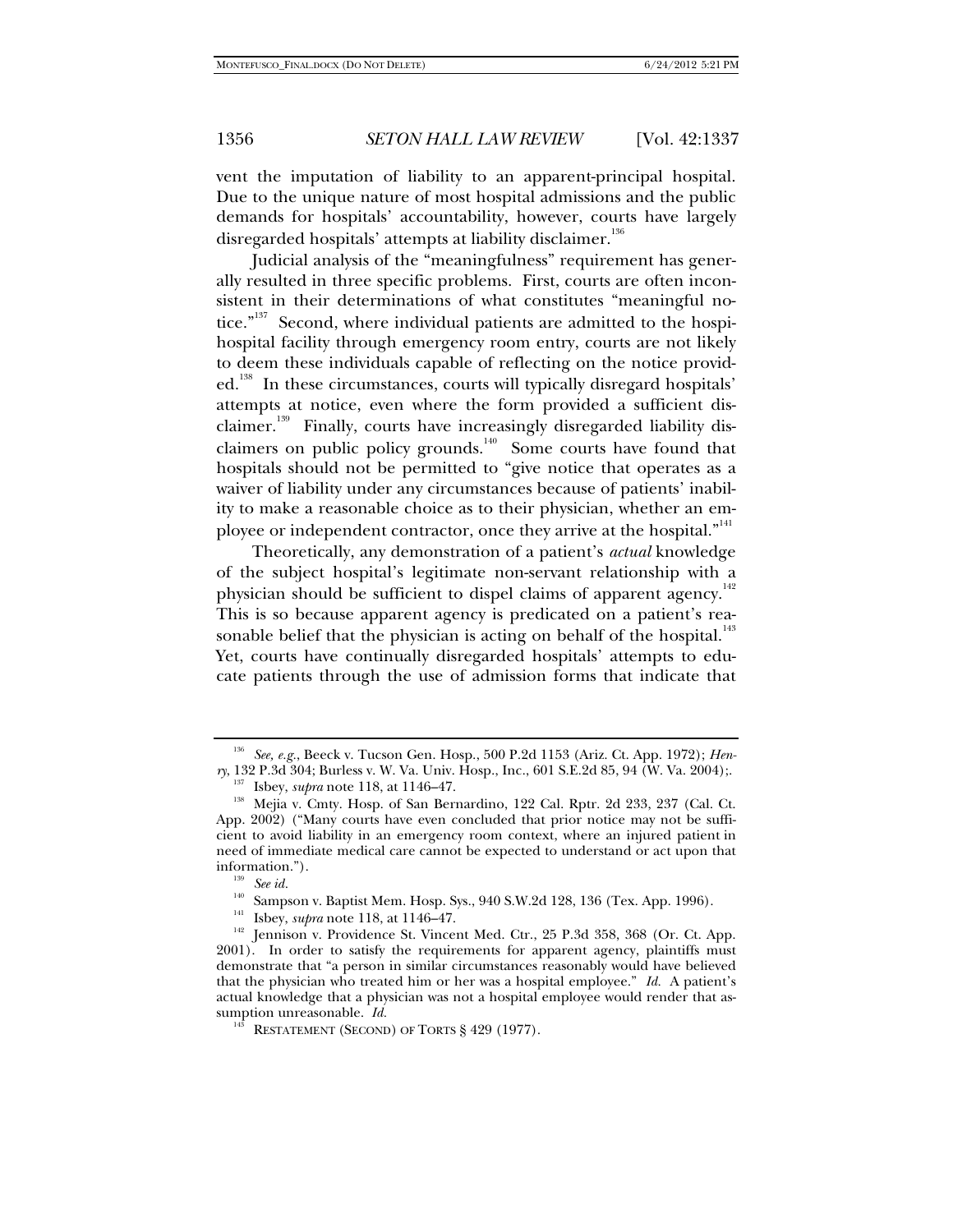treating physicians are not employees of the institution.<sup>144</sup> While such action should be adequate to preclude liability on the basis of apparent agency, courts have often found hospital notice to be artificial and therefore insufficient to immunize the institution from the actions of its physicians.<sup>145</sup> Modern judicial treatment of this "notice" issue is reflective of the judiciary's reaction to societal expectations compelling hospital accountability.

## *C. Judicial Error in Analysis*

The above analysis reveals a common motivator driving judicial apportionment of hospital liability generally, and, specifically, for the negligent misconduct of independent contractor physicians operating within the hospital facility. Initial erosion of charitable immunity was first compelled by the birth in public perception that "[p]resentday hospitals, as their manner of operation plainly demonstrates, do far more than furnish facilities for treatment. $n^{146}$  Upon the collapse of total immunity, courts were placed in the difficult position of apportioning liability in a unique hospital environment. Given the pervasive nature of these relationships between hospitals and independent contractor physicians, courts applied commonly employed exceptions to the independent contractor rule of principal immunity. $147$  While the inclination of courts to apply common agency excep-

<sup>&</sup>lt;sup>144</sup> See, e.g., Beeck v. Tucson Gen. Hosp., 500 P.2d 1153, 1159 (Ariz. Ct. App. 1972); Burless v. W. Va. Univ. Hosp., Inc., 601 S.E.2d 85, 94 (W. Va. 2004).

<sup>&</sup>lt;sup>145</sup> See, e.g., Clark v. Southview Hosp. & Family Health Ctr., 628 N.E.2d 46, 54 (Ohio 1994) (citing Steven R. Owens, Pamperin v. Trinity Memorial Hospital *and the Evolution of Hospital Liability: Wisconsin Adopts Apparent Agency*, 1990 WIS. L. REV. 1129, 1147(1990)) (finding that notice of independent contractor relationship will "rarely provide the patient with the ability to choose at a meaningful time").

The plaintiff, who by definition is injured and under stress, is relying upon the hospital to provide the services that the hospital has held out that it can provide. The plaintiff's reliance upon the hospital's competence has been demonstrated by her walking (or being wheeled) into the emergency room. Simply informing her that some doctors and staff have a different technical relationship with the hospital than the one she expected does not lessen the reasonableness of her reliance upon the hospital. Even if the patient understood the difference between an employee and an independent-contractor relationship, informing her of the nature of the relationship after she arrives is too late. The purpose of any notice requirement is to impart knowledge sufficient to enable the plaintiff to exercise an informed choice. The signs suggested by the dissent are too little, too late.

*Clark*, 628 N.E.2d at 50 n.1. 146 Bing v. Thunig, 143 N.E.2d 3, 8 (N.Y. 1957). 147 *See* Sanchez v. Mary Wash. Hosp., Inc., 618 S.E.2d 331, 335 (Va. 2005) ("In virtually all of these cases imposing vicarious liability, the particular jurisdiction in-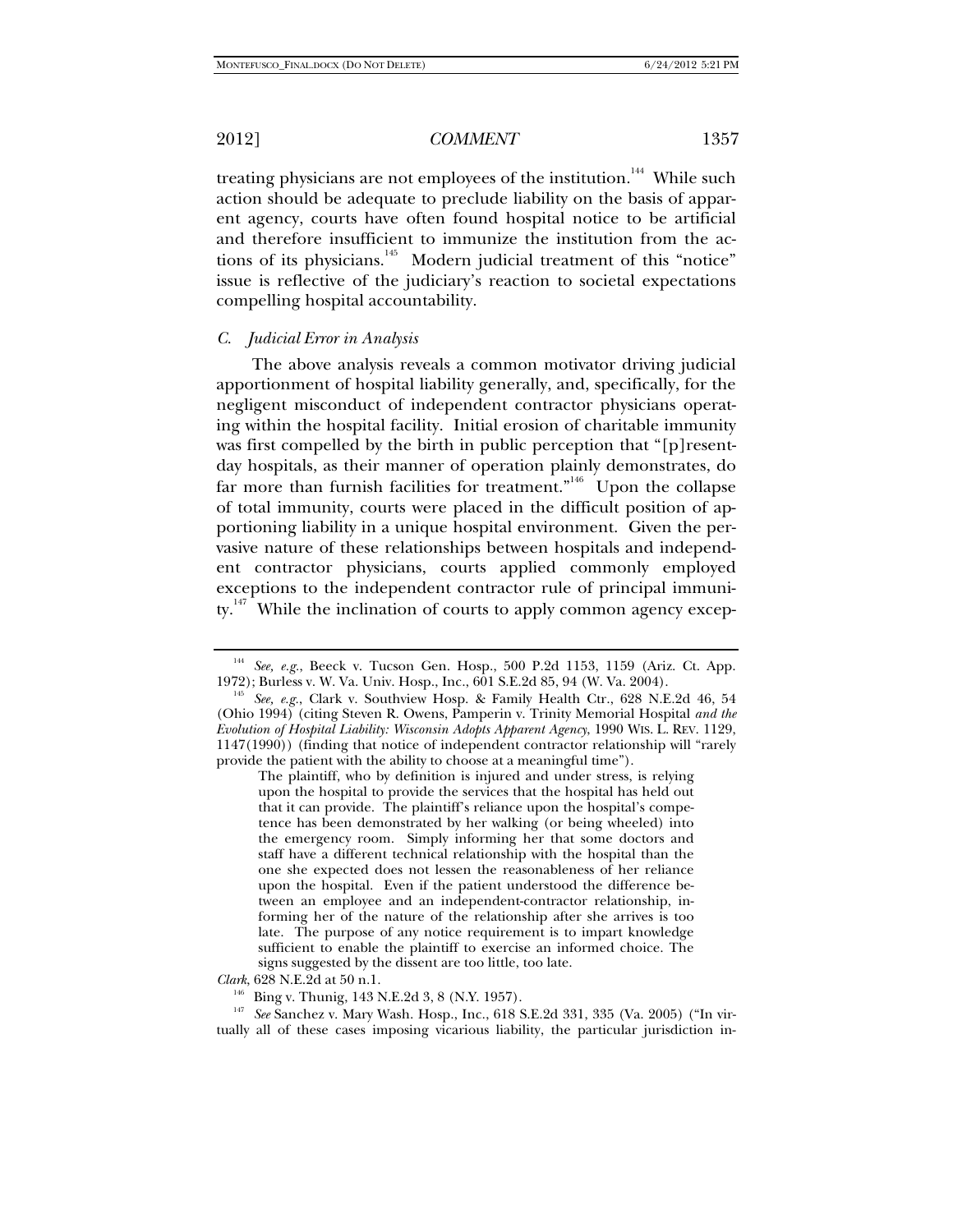tions was expected, the judiciary failed to account for the unique environment upon which such theories would fall. Clearly, agency-byestoppel and apparent-agency theories, though readily applicable to commercial encounters, are poorly suited to guide liability imputation in hospital settings.

Judicial manipulation of these guidelines reflects the very public policy that compelled the erosion of charitable immunity.<sup>148</sup> The Supreme Court of Ohio accurately identified this driving recognition in *Clark v. Southview Hospital & Family Health Center*. 149 The *Clark* court stated that "[t]he public, in looking to the hospital to provide such care, is unaware of and unconcerned with the technical complexities and nuances surrounding the contractual and employment arrangements between the hospital and various medical personnel operating therein."<sup>150</sup> The court then concluded that "[p]ublic policy dictates that the public has every right to assume and expect that the hospital is the medical provider it purports to be."<sup>151</sup> While the reality of this expectation is undoubted, the process by which courts have attempted to advance the same has ultimately hindered its purpose.

Plainly, the overriding significance of the public's concept of the contemporary hospital image has led courts to employ a resultoriented approach to determining hospital liability. Yet, the judiciary has employed a generally inappropriate means to achieve this end. Though well-intentioned and accurately reflective of societal expectations, the modern practice of attributing hospital liability is inherently flawed. The consequences of this inconsistency are plainly evident

volved had already adopted the theory of apparent agency or agency by estoppel as a basis of tort liability when the jurisdiction used the theory to hold a hospital vicariously liable for the negligent medical care rendered by an  $\dots$  independent contractor.").

<sup>&</sup>lt;sup>148</sup> Compare Bing, 143 N.E.2d at 9 (noting that "today's hospital is quite different from its predecessor of long ago; it receives wide community support, employs a large number of people and necessarily operates its plant in businesslike fashion" in its decision to abandon charitable immunity), *with Clark*, 628 N.E.2d at 53 ("With hospitals now being complex full-service institutions, the emergency room has become the community medical center, serving as the portal of entry to the myriad of services available at the hospital. As an industry, hospitals spend enormous amounts of money advertising in an effort to compete with each other for the health care dollar, thereby inducing the public to rely on them in their time of medical need. The public, in looking to the hospital to provide such care, is unaware of and unconcerned with the technical complexities and nuances surrounding the contractual and employment arrangements between the hospital and the various medical personnel

<sup>&</sup>lt;sup>149</sup> *Clark*, 628 N.E.2d at 53.<br><sup>150</sup> *Id. II. Id.*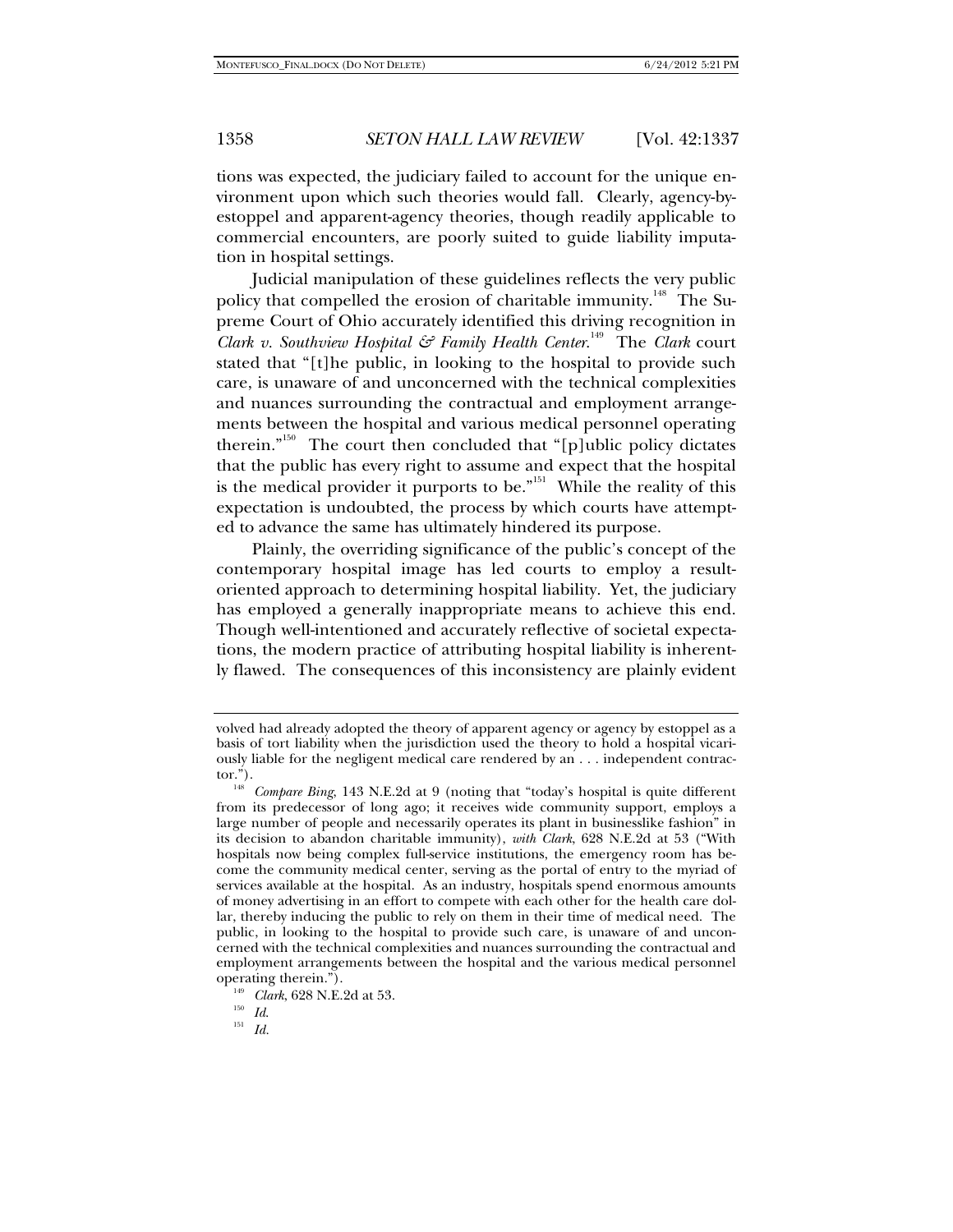in the judiciary's common relaxation and manipulation of tests employed to impute hospital liability.<sup>152</sup> Judicial dedication to theories of agency by estoppel and apparent agency has resulted in widespread artificiality in application. Simply stated, courts are not being true to the tests that they purport to rely on.

While the misapplication of these processes is certainly deserving of criticism, the true consequence of this practice runs deeper than being a mere procedural error. Indeed, continued application of agency-by-estoppel and apparent-agency theories to the hospital setting is inconsistent with the basic principles of liability imputation. Courts should reject this practice because it fails to advance the tort system's "crucial objective" of preventing future harm.  $^{153}$ 

In addition to victim compensation, imputation of liability in tort should aim to address the underlying departure from standards of care and prevent an incident's reoccurrence.<sup>154</sup> This rationale serves as the very basis of principal non-liability and the independentcontractor rule.<sup>155</sup> As the principal in a true independent contractor relationship cannot, by definition, exert control over the acting agent, the principal is deemed poorly suited to prevent agent ne $g$ lect.<sup>156</sup> Accordingly, on the basis of this relationship, courts have generally declined to impute liability to the removed principal.<sup>157</sup>

The nature of this premise plainly illustrates the frailty of modern judicial analysis of hospital liability for the tortious conduct of independent contractor physicians. By holding hospitals liable under

<sup>&</sup>lt;sup>152</sup> See, e.g., Kane v. Doctors Hosp., 706 N.E.2d 71, 76 (Ill. App. Ct. 1999); Monti v. Silver Cross Hosp., 637 N.E.2d 427, 428 (Ill. App. Ct. 1994).

<sup>&</sup>lt;sup>153</sup> Abraham & Weiler, *supra* note 8, at 407; *see also* Rizzuto v. Davidson Ladders, Inc., 905 A.2d 1165, 1175 (Conn. 2006); Roberts v. Williamson, 111 S.W.3d 113, 118

<sup>&</sup>lt;sup>154</sup> Abraham & Weiler, *supra* note 8, at 407.<br><sup>155</sup> *Clark*, 628 N.E.2d at 53. The court in *Clark* indicated that vicarious liability will be imposed upon the relationship of master-servant, but not on the employer of and independent contractor. *Id.* In making this determination, the court must find that "the employer retain[ed] control, or the right to control, the mode and manner of doing the work contracted for." *Id.* (citing Miller v. Metro. Life Ins. Co., 16 N.E.2d 447 (Ohio 1938)).

<sup>&</sup>lt;sup>156</sup> RESTATEMENT (SECOND) OF TORTS § 409 (1965).<br><sup>157</sup> See id. § 409 cmt. a ("The general rule stated in this Section, as to the nonliability of an employer for physical harm caused to another by the act or omission of an independent contractor, was the original common law rule. The explanation for it most commonly given is that, since the employer has no power of control over the manner in which the work is to be done by the contractor, it is to be regarded as the contractor's own enterprise, and he, rather than the employer, is the proper party to be charged with the responsibility of preventing the risk, and bearing and distributing it.").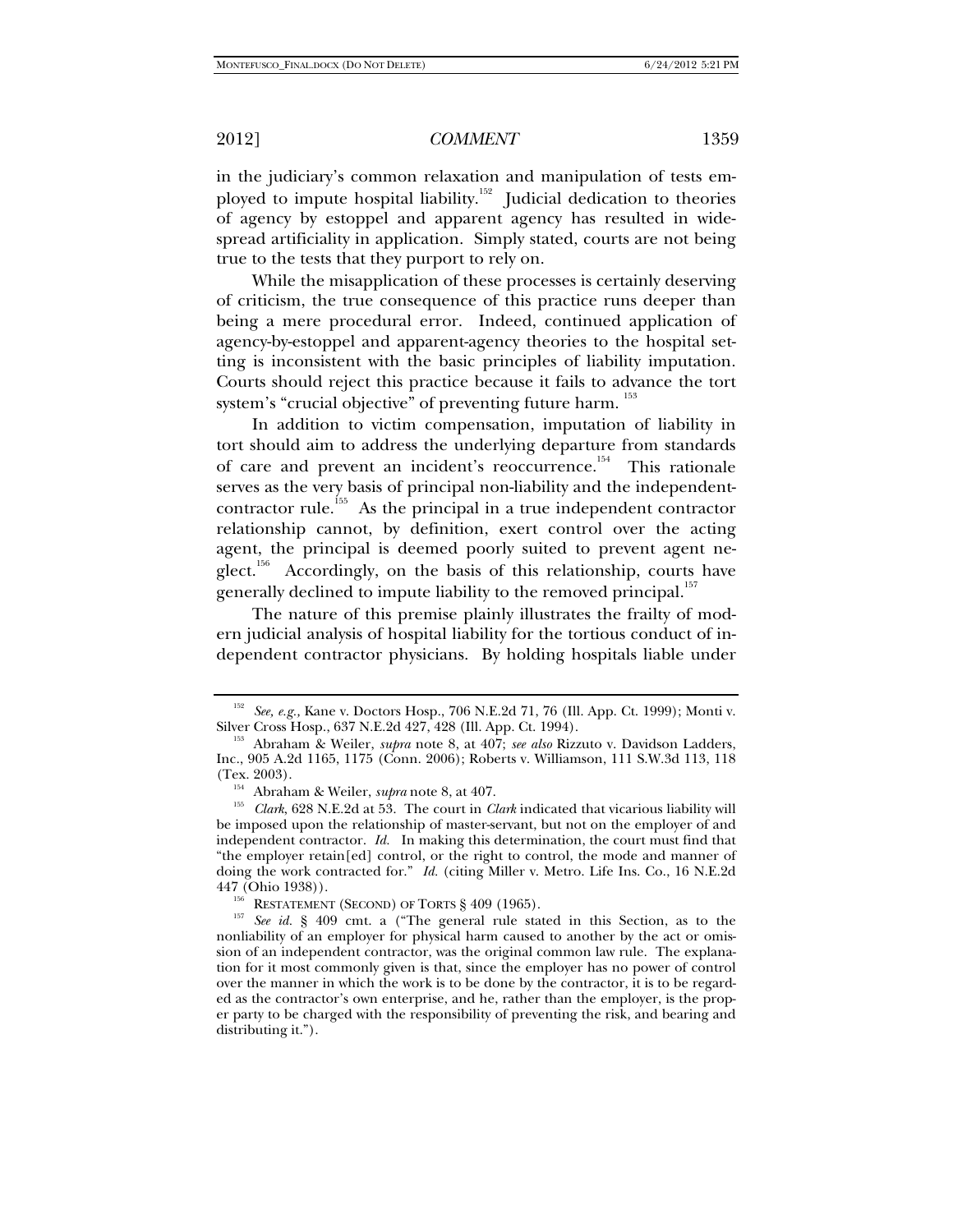theories of agency by estoppel or apparent agency, courts are attributing liability on the basis of *exceptions* to the general independentcontractor rule of principal non-liability. In so doing, however, courts are still honoring the existence of the independent contractor relationship between the hospital and treating physician. Implicit in the acceptance of this relationship is the understanding that hospitals do not maintain control, or capability to control, the independent contractor physicians.

Judicial acknowledgement of hospital liability as an *exception* to principal non-liability incentivizes hospitals to emphasize more outwardly their lack of control over physicians operating within hospital facilities so that they can insulate themselves from liability more effectively. This contemplated reaction is most clearly witnessed in the modern practice of hospitals who disclaim liability through the use of admission forms indicating that treating physicians are independent contractors and not employees of the hospital. Yet, the judiciary's increasing disregard for such disclaimers suggests that hospitals will be held liable, not on the basis of exercised control, but rather as a result of the publicly recognized appearance that hospitals are necessary full-service healthcare facilities.

The consequence of this inconsistency between analysis and motivation is the imputation of liability to an entity that is still acknowledged to be incapable of controlling the tortfeasor at issue. What is more, that same entity maintains an incentive to further distance itself from the underlying actor. By disincentivizing hospital involvement in medical practice, the judiciary has arguably prevented hospitals from realizing their potential as organizations to prevent future harm. This practice is inconsistent with principles of liability due to the fact that hospitals do not maintain additional incentives to implement corrective measures, which are intended to prevent the reoccurrence of an independent contractor physician's negligent act.<sup>158</sup> Rather, hospitals that are held liable under apparent agency or agency by estoppel will have an incentive to take actions to remove themselves from the *exception* and restore their anticipated exemption from suit under the independent contractor rule. Though compensating aggrieved patients individually, this practice of imputation fails to serve the underlying purpose of liability—that of injury prevention.

<sup>&</sup>lt;sup>158</sup> Significantly, if it was determined that the hospital did in fact exercise control over a particular physician, the hospital would be held liable under the doctrine of respondeat superior.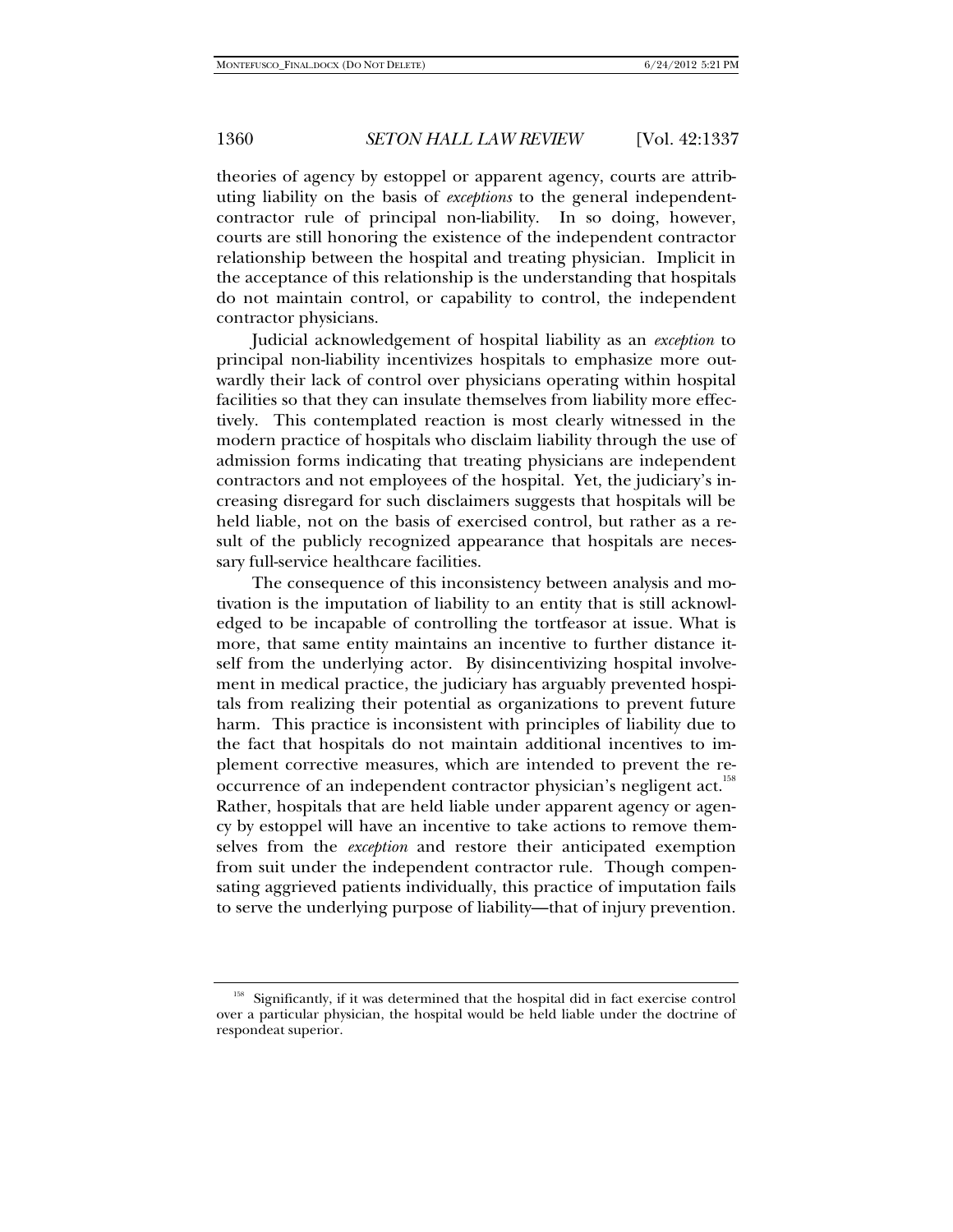## IV. NONDELEGABLE DUTY

The judiciary has erred in its continued adherence to feigned agency principles. Given the leniency of present standards, plaintiffs will face no legitimate obstacles in demonstrating hospital liability upon proof of the underlying tort. This Comment therefore assumes that, going forward, hospitals will be held liable for the actions of independent contractor physicians in certain circumstances. In light of that assumption, this Comment proposes a solution to the abovediscussed error in analysis. This Comment argues for the imposition of a nondelegable duty on hospitals to provide specialized support services to the general public.

The doctrine of non-delegable duty is a legal theory under which principals maintain primary responsibility for the negligent conduct of an independent contractor despite having delegated performance to another agent.<sup>159</sup> The South Carolina Supreme Court explained the doctrine in *Simmons v. Tuomey Regional Medical Center* as a strict liability concept whereby "[a] person may delegate a duty to an independent contractor, but if the independent contractor breaches that duty by acting negligently or improperly, the delegating person remains *liable* for that breach.<sup>"160</sup> The court noted further that "[i]t is the liability, not the duty, that is not delegable. The party which owes the nondelegable duty is vicariously liable for the negligent acts of the independent contractor."<sup>161</sup>

Application of this doctrine depends in large part on the social importance attached to the underlying activity that gave rise to the action in tort.<sup>162</sup> Significantly, scholars have concluded that "[i]t is difficult to suggest any criterion by which the nondelegable character of such duties may be determined, other than the conclusion that the responsibility is so important to the community that the employer should not be permitted to transfer it to another.<sup>"163</sup> Duties presently considered to be nondelegable include the duty of a common carrier to transport passengers safely, of a municipality to keep its streets in good repair, of a landlord to maintain common spaces, and of a railroad to properly maintain its tracks and safe crossings.<sup>164</sup> Though fac-

<sup>&</sup>lt;sup>159</sup> Renown Health, Inc. v. Vanderford, 235 P.3d 614, 616 (Nev. 2010).<br><sup>160</sup> 533 S.E.2d 312, 317 (S.C. 2000).<br><sup>161</sup> *Id.* 

 $^{162}\,$  Marek v. Prof'l Health Servs., Inc., 432 A.2d 538, 546 (N.J. Super. Ct. App. Div. 1981). 163 W. PAGE KEETON ET AL., PROSSER AND KEETON ON THE LAW OF TORTS, § 71 at

<sup>511–12 (5</sup>th ed. 1984). 164 *Id.*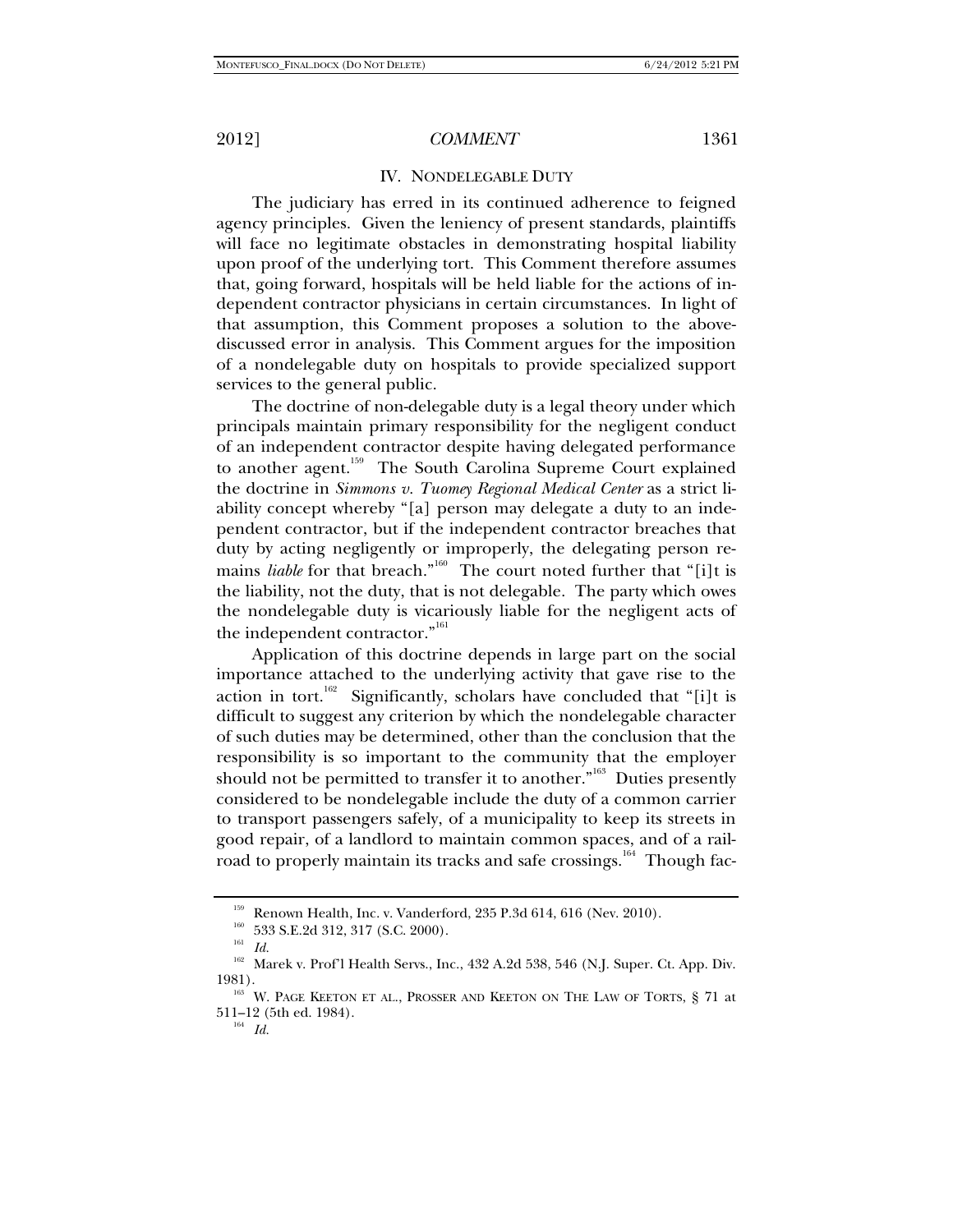tually dissimilar, these accepted nondelegable duties are considered so important to the community that the responsibility for their execution cannot be transferred to another entity.<sup>165</sup>

Courts should extend the doctrine of nondelegable duty to hospital operations for the same reason. The importance of hospital accountability has fueled the evolution of hospital liability since the initial demise of charitable immunity.<sup>166</sup> Following the erosion of this immunity, public expectations of hospitals as direct caregivers have driven courts' decisionmaking and has lead courts to validate these public beliefs in its near assurance of legal protection.<sup>167</sup> This observation alone demonstrates that the overriding importance of hospital operations is sufficient to warrant the application of a nondelegable duty.

Yet, in addition to that of the judiciary, legislative, and executive focus on hospital responsibility for its provision of healthcare services has also demonstrated the social importance of the provision of such services. Specifically, hospitals participating in Medicare must comply with a wide range of federal regulations.<sup>168</sup> Hospitals are required to establish a program for "quality assessment" and "performance improvement." $\overline{1}^{169}$  Under the terms of this program, the participating hospital must ensure that it "focuses on indicators related to improved health outcomes and the prevention and reduction of medical errors."<sup>170</sup> By the very terms of this regulation, hospitals are compelled to take affirmative measures towards the improvement of patient care.<sup>171</sup> These federal regulations demonstrate the government's interest in requiring hospitals to act for the benefit of its patients in particular circumstances.

In addition to the efforts taken by the federal legislature, some courts have devised additional means for ensuring patient safety during hospital stays. Notably, certain jurisdictions have imposed an independent duty upon hospitals to monitor the practice and care of all physicians, which is actionable under the doctrine of negligent

<sup>171</sup> *Id.* 

<sup>165</sup> *See id*. 166 *See* Burless v. W. Va. Univ. Hosp., Inc., 601 S.E.2d 85, 93 (W. Va. 2004) ("The public's confidence in the modern hospital's portrayal of itself as a full service provider of health care appears to be at the foundation of the national trend toward adopting a rule of apparent agency to find hospitals liable, under the appropriate circumstances, for the negligence of physicians providing services within its walls."). See id.

<sup>1&</sup>lt;sup>68</sup> 42 C.F.R. § 482.1(a)(1)(i) (2011).<br>
<sup>169</sup> *Id.* § 482.21.<br>
<sup>170</sup> *Id.*<br>
<sup>171</sup> *Id.*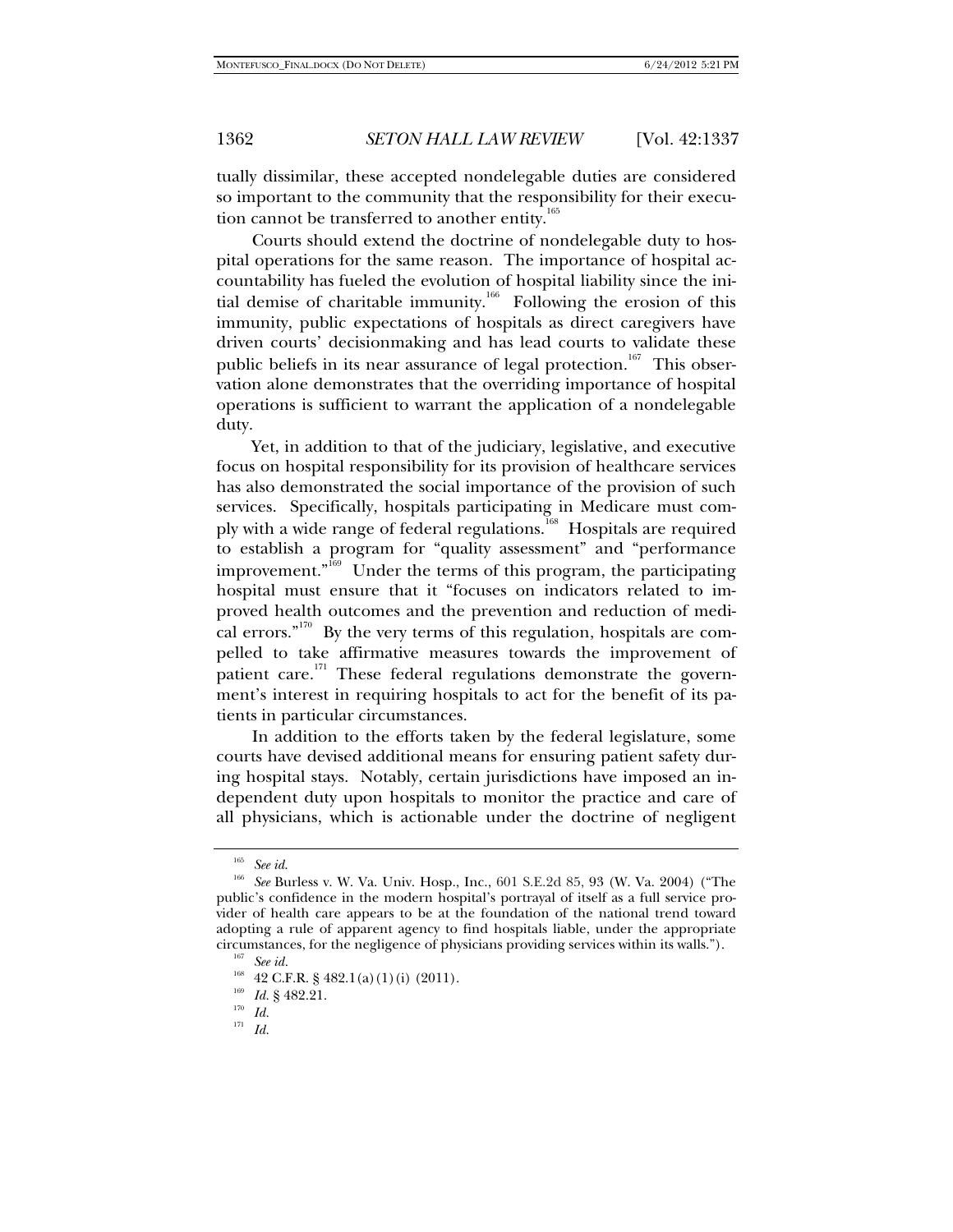credentialing.<sup>172</sup> Under this doctrine, courts impose a duty on hospitals to ensure patient safety through the monitoring of physician practice within the hospital facility.<sup>173</sup> In *Johnson v. Misericordia Community Hospital*, the Wisconsin Supreme Court held that this theory of liability forces on a hospital "a direct and independent responsibility to its patients . . . to take reasonable steps to (1) insure that its medical staff is qualified for the privileges granted and/or  $(2)$  to evaluate the care provided."174 Importantly, the court in *Johnson* "pointed out that the physician's status was irrelevant, explaining that the hospital was liable under the duty it owed to the plaintiff itself, not for the breach of duty by the physician under the theory of respondeat superior."175 Thus, the concept of negligent credentialing further illustrates the social importance attached to the role of hospitals in delivering patient care.

On the basis of this recognition, courts should employ an analysis more true to its underlying motivation when apportioning liability for the medical malpractice of independent contractor physicians. Where, as here, relevant public policy considerations are the driving force behind hospital liability, courts should be honest about their motivation and hold that societal expectations of hospital accountability are "so important to the community that the employer should not be permitted to transfer it to another."<sup>176</sup> Significantly, nondelegation should apply to those contexts of medical malpractice in which the public policy commanding hospital liability is most strong.

Courts have continually relied on the public perception "of the hospital as a health care facility responsible for the quality of medical care and treatment rendered" as a reason to manipulate established guidelines to apportion fault-based liability.<sup>177</sup> This manipulation is most evident where a hospital is named as a defendant for the negligent conduct of an independent contractor physician who did not es-

<sup>172</sup> *See, e.g.*, Carter v. Hucks-Folliss, 505 S.E.2d 177 (N.C. Ct. App. 1998). 173 *See, e.g.*, Fletcher v. S. Peninsula Hosp., 71 P.3d 833 (Alaska 2003); Elam v. Coll. Park Hosp., 183 Cal. Rptr. 156 (Cal. Ct. App. 1982); Pedroza v. Bryant, 677 P.2d 166

<sup>&</sup>lt;sup>174</sup> Johnson, 301 N.W.2d at 165.<br><sup>175</sup> Whitney Foster, *Health Law—Negligent Credentialing and You: What Happens When Hospitals Fail to Monitor Physicians*, 31 U. ARK. LITTLE ROCK L. REV. 321, 324

<sup>&</sup>lt;sup>176</sup> PROSSER ET AL., *supra* note 163, at § 71, at 511–12.<br><sup>177</sup> *Id*.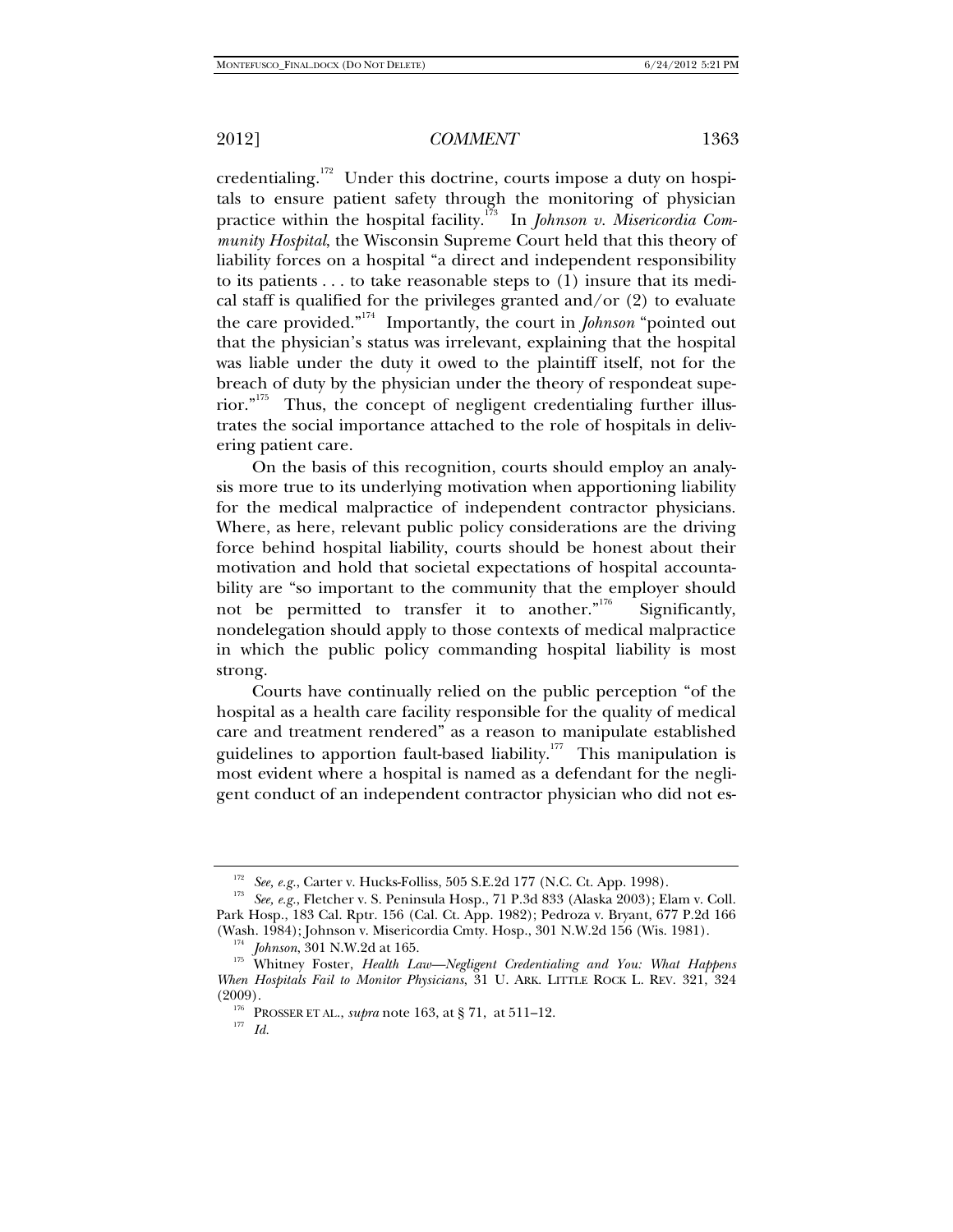tablish a relationship with the patient prior to admission.<sup>178</sup> The Appellate Division of New Jersey, in *Estate of Cordero*, commented on the fact that, in a prior decision, "the court found conduct manifesting agency primarily because of the position in which the hospital placed the doctors."179 The court in *Estate of Cordero* further added that "[c]ourts of other jurisdictions take [this] approach when a hospital has established and staffed facilities or departments through which patients receive specialized care from medical professionals with whom they do not have a prior or ongoing relationship."  $180^\circ$  Thus, in the absence of a prior or ongoing physician-patient relationship, courts will likely conclude that the hospital has manifested its assent to an agency relationship with the treating independent contractor physician.<sup>181</sup> Courts have strained to hold hospitals liable in these situations despite the express limitations of the tests applied because, in circumstances where no prior relationship exists, it reasonably appears that the hospital is providing the services at issue.<sup>182</sup> Continued judicial focus on the existence of a prior relationship suggests its functional significance in apportioning liability.

But the presence or absence of a prior relationship should not alone serve as the standard upon which a nondelegable duty will be imposed. Determination of this relationship would necessarily involve a fact-based inquiry into the circumstances of a plaintiff's hospital entry. Where, as in this Comment, the purpose of the proposed change in analysis is to force responsibility on an entity, the vehicle employed should be as brightline as possible. Therefore, the object of non-delegation should be the type of medical service provided within the hospital facility. The Illinois Supreme Court recapitulated the importance of this benchmark in *York v. Rush-Presbyterian-St.*  Luke's Medical Center.<sup>183</sup> The court in *York* stated, "If a patient does select a particular physician to perform certain procedures within the hospital setting, this does not alter the fact that a patient nevertheless still reasonably relies upon the hospital to provide the remainder of

<sup>&</sup>lt;sup>178</sup> See Estate of Cordero v. Christ Hosp. 958 A.2d 101, 109 (N.J. Super. Ct. App. Div. 2008); Citron v. N. Dutchess Hosp., 198 A.D.2d 618, 620 (N.Y. App. Div. 1993).

<sup>&</sup>lt;sup>179</sup> *Estate of Cordero*, 958 A.2d at 109.<br><sup>180</sup> *Id.*<br><sup>181</sup> *Id.*<br>*<sup>181</sup> Citron*, 198 A.D.2d at 620 (finding that where a plaintiff entered the hospital through the emergency room, the hospital's employees called a number of physicians to treat the plaintiff, and the plaintiff had no prior physician-patient relationship with any of the treating physicians, the plaintiff "could properly assume that the treating doctors and staff of the hospital were acting on behalf of the hospital"). 183 854 N.E.2d 635 (Ill. 2006).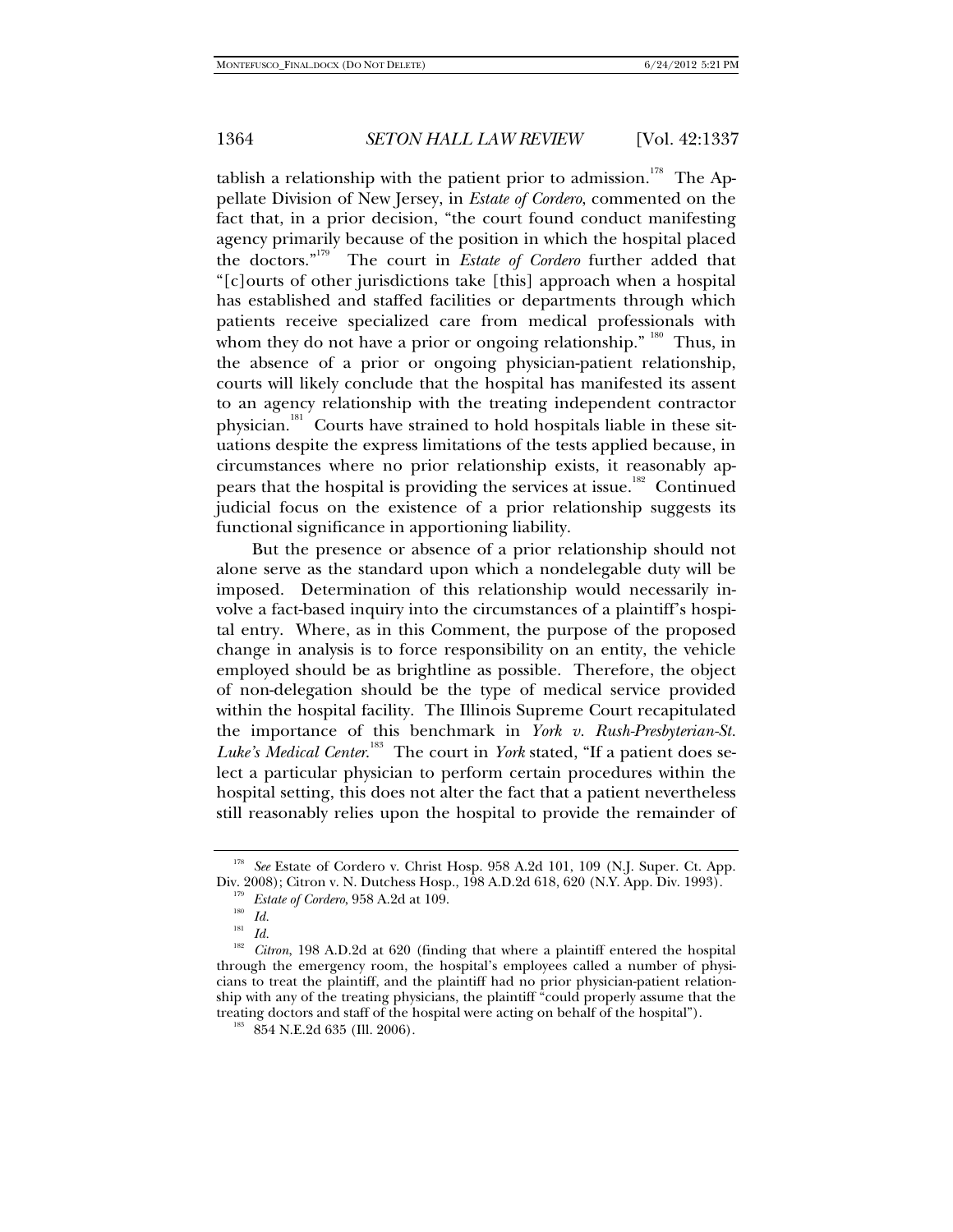the support services necessary to complete the patient's treatment."<sup>184</sup> Through this acknowledgement, the court in *York* implicitly recognized that this benchmark applies to both methods of patient admission—emergency room and pre-arranged surgical entry. In so doing, the court in *York* suggested that in nearly all cases of patient treatment the hospital must provide medical services incidental to the primary reason for admission.<sup>185</sup>

Thus, this Comment argues that courts should impose a nondelegable duty on hospitals for the offering of specialized support services to the general public. For the purposes of this discussion, specialized support services are defined to include emergency room care, radiology, pathology, and anesthesia. In almost all cases, the range of treating physicians with whom patients do not maintain a prior relationship will be coextensive with that range of physicians charged with the responsibility of providing specialized support services within the hospital facility. Therefore, courts utilizing this standard would impose liability on hospitals in the circumstances in which the judiciary has found public policy to be most compelling; but they will do so by using a brightline rule, which will be sufficient to accurately guide subject hospitals.

The imposition of a nondelegable duty to hospitals that provide specialized support services to the general public would achieve the same result as that desired under the strained agency-by-estoppel and apparent-agency theories. Yet, it will do so in a manner true to the analysis employed and more outwardly reflective of underlying motivation. The need for patient protection and the patients' reliance on hospital offerings have forced this evolution in hospital liability. This proposed change is necessary because it stands to protect such interests through the tort system's natural process.

Indeed, it is only through the adoption of a nondelegable duty that this system might operate as desired and decrease the likelihood of future harm. By forcing hospitals to accept liability in certain instances, such institutions are more likely to leverage their strengths as organizations in directly overseeing certain aspects of patient care. Through this oversight, hospitals would be permitted to freely consider aggregate data arising out of institution-wide patient interaction and more accurately gauge trends in performance. The application of a nondelegable duty directly incentivizes such practices because it

<sup>184</sup> *Id.* at 670. 185 *Id.*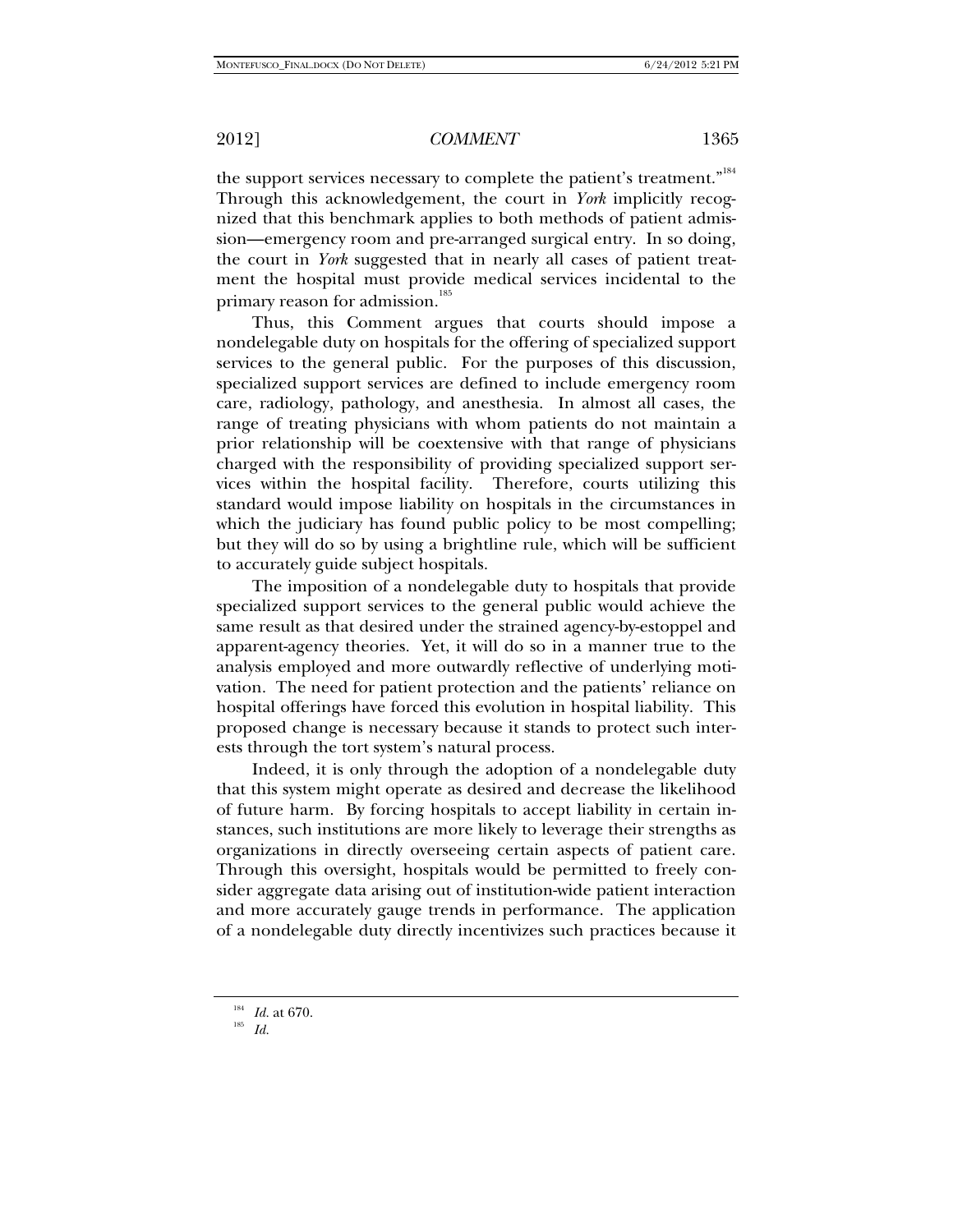is only through the avoidance of harm that such institutions might escape liability.<sup>186</sup>

Though its purpose is broad, the effect of this change would necessarily be precise. By limiting a hospital's nondelegation to specialized support services, courts will effectively target only those hospital-physician relationships that create the appearance of an agency relationship. This change in doctrine would specifically target specialized support services because courts recognize that these services as offered by the hospital rather than rendered through an independent contractor physician.<sup>187</sup> The court in *Doctors Hospital of Augusta v. Bonner* accurately identified this understanding by observing that "anesthesiologists, pathologists, radiologists, and emergency room physicians all share the common characteristic of being supplied through the hospital rather than being selected by the patient."<sup>188</sup> Furthermore, these fields of medical offerings have been traditionally characterized as "integral services" provided within the hospital facility.<sup>189</sup> On the basis of this categorization, courts have distinguished radiology, pathology, anesthesia, and emergency room services from medical fields that are traditionally private.<sup>190</sup> In each of these specialized fields of practice, the treating physician does not maintain a relationship with the patient prior to admission.<sup>191</sup> Thus, under this theory of imputation, a hospital will only be held liable for those services that it reasonably appears to offer.

Courts have more frequently applied theories of nondelegation to some individual components of specialized support services. Significantly, courts in the states of Alaska, Florida, and New York have applied the theory of non-delegable duty when construing a hospital's role in providing medical care in its emergency room facility.<sup>19</sup> In *Jackson v. Power*, the Supreme Court of Alaska emphasized the commercialization of modern medicine and its resulting impact on

<sup>186</sup> *See, e.g., Simmons*, 341 S.C. at 42 ("A person may delegate a duty to an independent contractor, but if the independent contractor breaches that duty by acting negligently or improperly, the delegating person remains liable for that breach. It actually is the liability, not the duty, that is not delegable. The party which owes the nondelegable duty is vicariously liable for negligent acts of the independent contrac-

tor.")<br><sup>187</sup> Doctors Hosp. v. Bonner, 392 S.E.2d 897, 907 (Ga. Ct. App. 1990); Paintsville<br>Hosp. Co. v. Rose, 683 S.W.2d 255, 257 (Kv. 1985).

<sup>&</sup>lt;sup>188</sup> *Doctors Hosp.*, 392 S.E.2d at 908.<br><sup>189</sup> Jones v. Salem Hosp., 762 P.2d 303, 314 (Or. Ct. App. 1988).<br><sup>190</sup> *Id.* 

<sup>&</sup>lt;sup>191</sup> Hardy v. Brantley, 471 So. 2d 358, 371 (Miss. 1985).<br><sup>192</sup> Simmons v. Tuomey Reg'l Med. Ctr., 533 S.E.2d 312, 318 (S.C. 2000).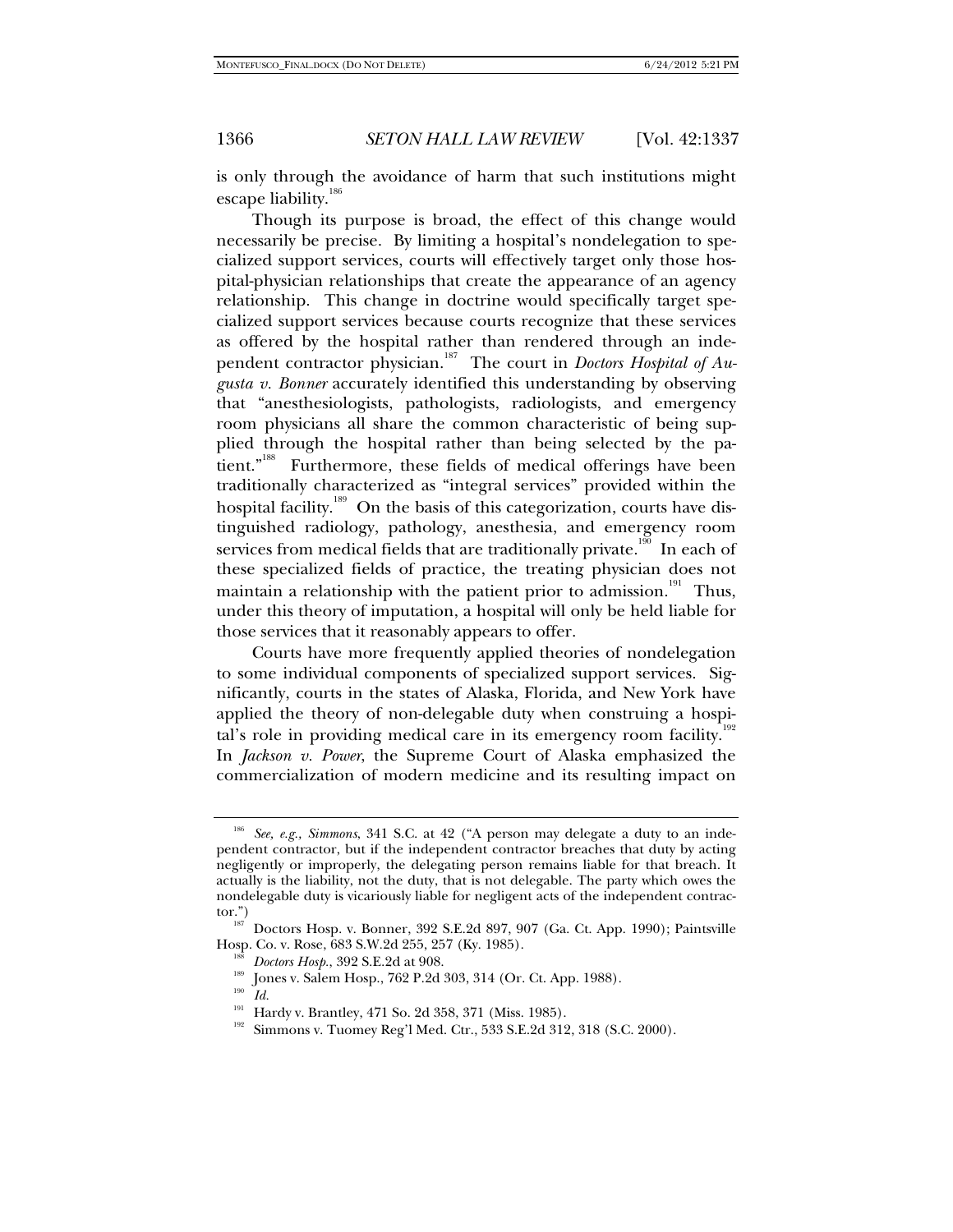the public perception of hospitals as institutions.<sup>193</sup> As a consequence of this change in expectation, the court concluded that the imposition of a nondelegable duty on hospitals for their provision of emergency room services was "consonant with the public perception of the hospital as a multifaceted health care facility responsible for the quality of medical care and treatment rendered."<sup>194</sup> The court held that, with respect to emergency room offerings, "[i]t is the hospital's duty to provide the physician, which it may do through any means at its disposal. The means employed, however, will not change the fact that the hospital will be responsible for the care rendered by physi-

cians it has a duty to provide."<sup>195</sup> Some courts have also adopted the doctrine of nondelegable duty for the provision of anesthesia to admitted patients.<sup>196</sup> In *Wax v*. *Tenet Health Sytem. Hospitals, Inc.*, the Court of Appeals of Florida concluded that, on the basis of statutory regulation of anesthesia within the state of Florida, the subject hospital had a nondelegable duty to provide anesthesia in a reasonably safe fashion.<sup>197</sup> Commenting on the court's decision in *Wax*, the court in *Kristensen-Kepler v. Cooney* found that the "imposition of a non-delegable duty under such circumstances makes sense."198 The court concluded that, in situations in which a hospital is obligated to provide medical services and directs a physician to perform the same, the offering hospital should bear a nondelegable duty to provide that service in a non-negligent manner.<sup>199</sup> The court's recognition that the patient "has little, if any, control over who administers" medical care served as the basis for its conclusion.<sup>200</sup>

Although no court has imposed a nondelegable duty on a hospital to provide all specialized support services, Chief Judge Altenbernd of the Florida District Court of Appeals advanced this argument in his concurrence to the majority's opinion in *Roessler v. Novak*.<sup>201</sup> Specifically, Chief Judge Altenbernd concluded that

<sup>193 743</sup> P.2d 1376, 1385 (Alaska 1987). 194 *Id.*

<sup>195</sup> *Id.* 

 $196$  *See, e.g.*, Wax v. Tenet Health Sys. Hosps., Inc., 955 So. 2d 1 (Fla. Dist. Ct. App. 2007).

<sup>&</sup>lt;sup>197</sup> *Id.* at 9.<br><sup>198</sup> 39 So. 3d 518, 520 (Fla. Dist. Ct. App. 2010).<br><sup>199</sup> *Id.* 

 $\frac{200}{201}$  *Id.* 

<sup>858</sup> So. 2d 1158, 1163 (Fla. Dist. Ct. App. 2003) (Altenbernd, C.J., concurring).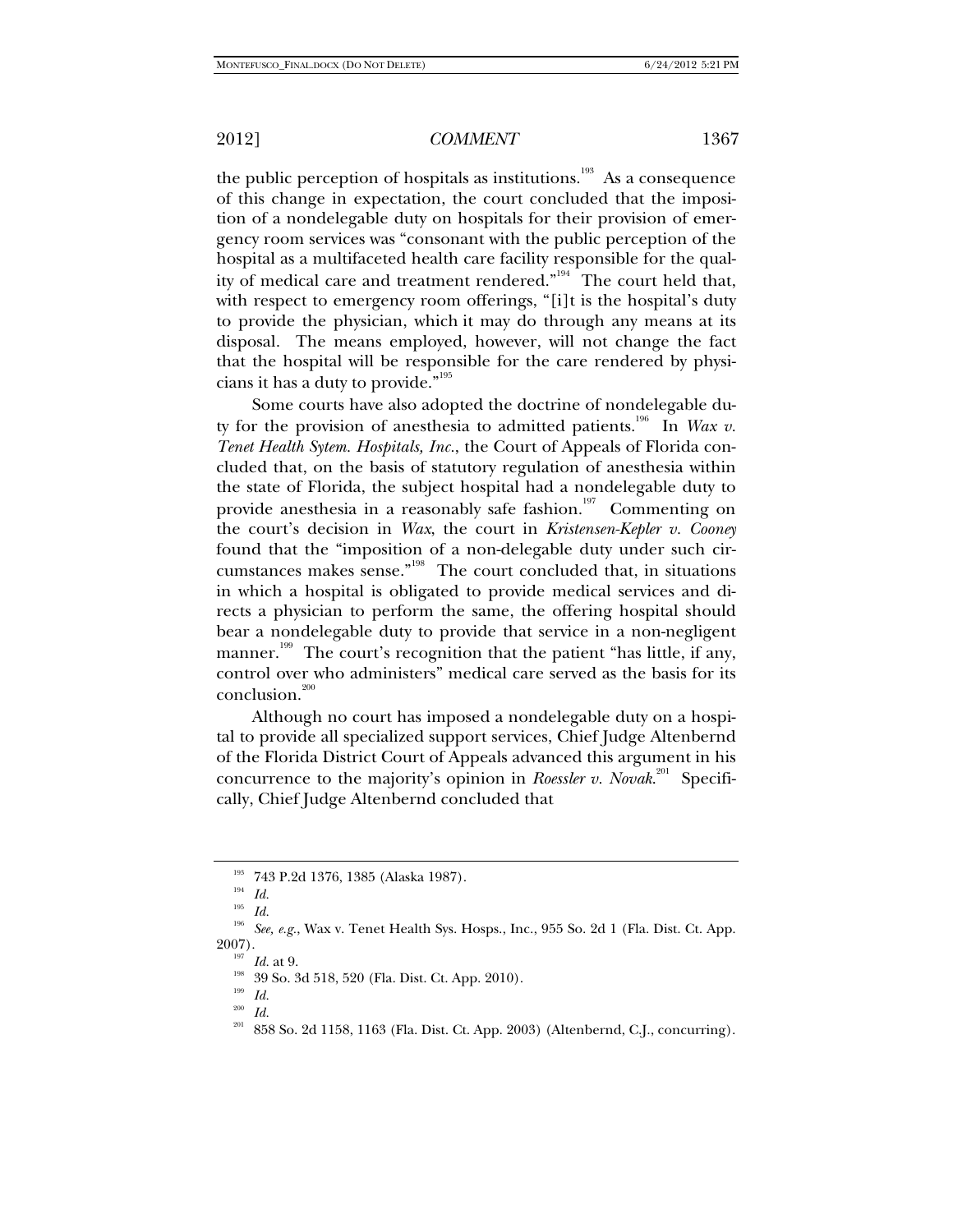[g]iven modern marketing approaches in which hospitals aggressively advertise the quality and safety of the services provided within their hospitals, it is quite arguable that hospitals should have a nondelegable duty to provide adequate radiology departments, pathology laboratories, emergency rooms, and other professional services necessary to the ordinary and usual functioning of the hospital. $20$ 

Chief Judge Altenbernd justified the imposition of a duty on the grounds that, within the context of those service offerings, "the patient does not usually have the option to pick among several independent contractors at the hospital and has little ability to negotiate and bargain."<sup>203</sup> Since the decision in *Roessler*, a number of courts have expressed their approval of Judge Altenbernd's concurring opinion.<sup>204</sup>

The imposition of a nondelegable duty on hospitals to provide specialized support services within their facilities should not disrupt present methods of talent acquisition. Under this doctrine, hospitals would still be permitted to engage in the current practice of contracting for the services of medical doctors with physician groups.<sup>205</sup> Such hiring practices would not be disturbed by this Comment's argument. Rather, the goal of this proposal is to change the subject hospital's expectations of that contractual arrangement.

## V. CONCLUSION

As the above analysis plainly demonstrates, courts have increasingly held hospitals liable for the actions of independent contractor physicians despite the hospitals' legitimate contractual insulation from liability. This Comment concedes that, though generally inconsistent, this practice has advanced a major objective of the tort system. By holding hospitals liable for the negligent conduct of independent contractor physicians, the courts have undoubtedly facilitated an alternate and potentially more reliable mechanism for compensation of aggrieved patients. In so doing, however, courts have ignored the

 $\frac{202}{203}$  *Id.* 

*Id.* 

<sup>204</sup> *Kristensen-Kepler*, 39 So. 3d 518 (Fla. Dist. Ct. App. 2010); Wax v. Tenet Health Sys. Hosps., Inc., 955 So. 2d 1 (Fla. Dist. Ct. App. 2007). 205 Simmons v. Tuomey Reg'l Med. Ctr., 533 S.E.2d 312, 317 (S.C. 2000) ("A per-

son may delegate a *duty* to an independent contractor, but if the independent contractor breaches that duty by acting negligently or improperly, the delegating person remains *liable* for that breach. It actually is the liability, not the duty, that is not delegable. The party which owes the nondelegable duty is vicariously liable for negligent acts of the independent contractor.").